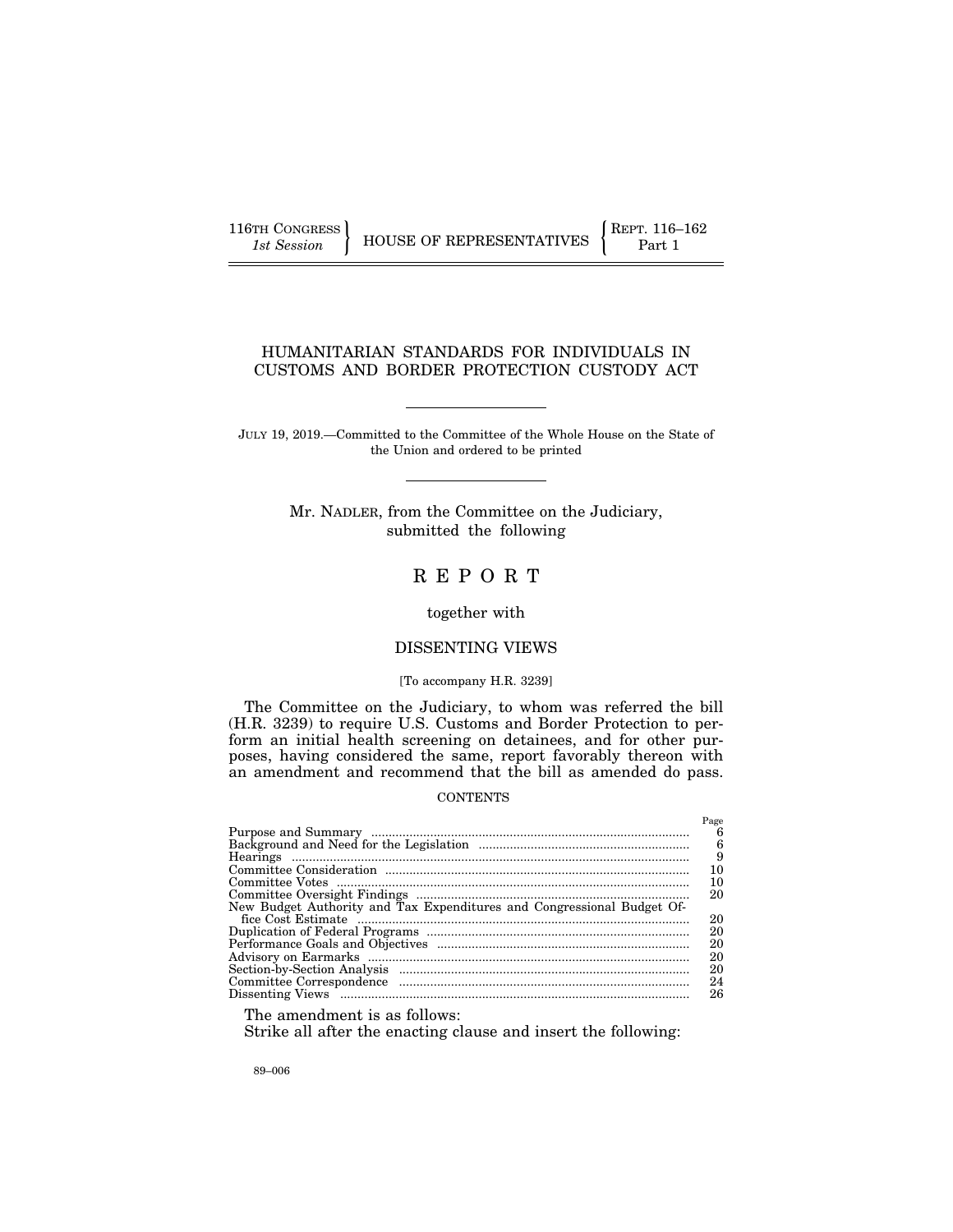#### **SECTION 1. SHORT TITLE; TABLE OF CONTENTS.**

(a) SHORT TITLE.—This Act may be cited as the ''Humanitarian Standards for Individuals in Customs and Border Protection Custody Act''.

(b) TABLE OF CONTENTS.—The table of contents of this Act is as follows:

Sec. 1. Short title; table of contents.

Sec. 2. Initial health screening protocol. Sec. 3. Water, sanitation and hygiene. Sec. 4. Food and nutrition.

Sec. 5. Shelter.

Sec. 6. Coordination and Surge capacity. Sec. 7. Training. Sec. 8. Interfacility transfer of care. Sec. 9. Planning and initial implementation. Sec. 10. Contractor compliance.

Sec. 11. Inspections. Sec. 12. GAO report.

Sec. 13. Rule of construction. Sec. 14. Definitions.

#### **SEC. 2. INITIAL HEALTH SCREENING PROTOCOL.**

(a) IN GENERAL.—The Commissioner of U.S. Customs and Border Protection (referred to in this Act as the "Commissioner"), in consultation with the Secretary of Health and Human Services, the Administrator of the Health Resources and Services Administration, and nongovernmental experts in the delivery of health care in humanitarian crises and in the delivery of health care to children, shall develop guidelines and protocols for the provision of health screenings and appropriate medical care for individuals in the custody of U.S. Customs and Border Protection (re-ferred to in this Act as ''CBP''), as required under this section. (b) INITIAL SCREENING AND MEDICAL ASSESSMENT.—The Commissioner shall en-

sure that any individual who is detained in the custody of CBP (referred to in this Act as a ''detainee'') receives an initial in-person screening by a licensed medical professional in accordance with the standards described in subsection (c)—

(1) to assess and identify any illness, condition, or age-appropriate mental or physical symptoms that may have resulted from distressing or traumatic experiences;

(2) to identify acute conditions and high-risk vulnerabilities; and

 $(3)$  to ensure that appropriate healthcare is provided to individuals as needed, including pediatric, obstetric, and geriatric care.

(1) IN GENERAL.—The initial screening and medical assessment shall include—

(A) an interview and the use of a standardized medical intake questionnaire or the equivalent;

(B) screening of vital signs, including pulse rate, body temperature, blood pressure, oxygen saturation, and respiration rate;

(C) screening for blood glucose for known or suspected diabetics;

(D) weight assessment of detainees under 12 years of age;

(E) a physical examination; and

(F) a risk-assessment and the development of a plan for monitoring and care, when appropriate.

(2) PRESCRIPTION MEDICATION.—The medical professional shall review any prescribed medication that is in the detainee's possession or that was confiscated by CBP upon arrival and determine if the medication may be kept by the detainee for use during detention, properly stored by CBP with appropriate access for use during detention, or maintained with the detained individual's personal property. A detainee may not be denied the use of necessary and appropriate medication for the management of the detainee's illness.

(3) RULE OF CONSTRUCTION.—Nothing in this subsection shall be construed as requiring detainees to disclose their medical status or history.

(d) TIMING.— (1) IN GENERAL.—Except as provided in paragraph (2), the initial screening and medical assessment described in subsections (b) and (c) shall take place as soon as practicable, but not later than 12 hours after a detainee's arrival at a CBP facility.

(2) HIGH PRIORITY INDIVIDUALS.—The initial screening and medical assessment described in subsections (b) and (c) shall take place as soon as practicable, but not later than 6 hours after a detainee's arrival at a CBP facility if the individual reasonably self-identifies as having a medical condition that requires prompt medical attention or is—

(A) exhibiting signs of acute or potentially severe physical or mental illness, or otherwise has an acute or chronic physical or mental disability or illness;

(B) pregnant;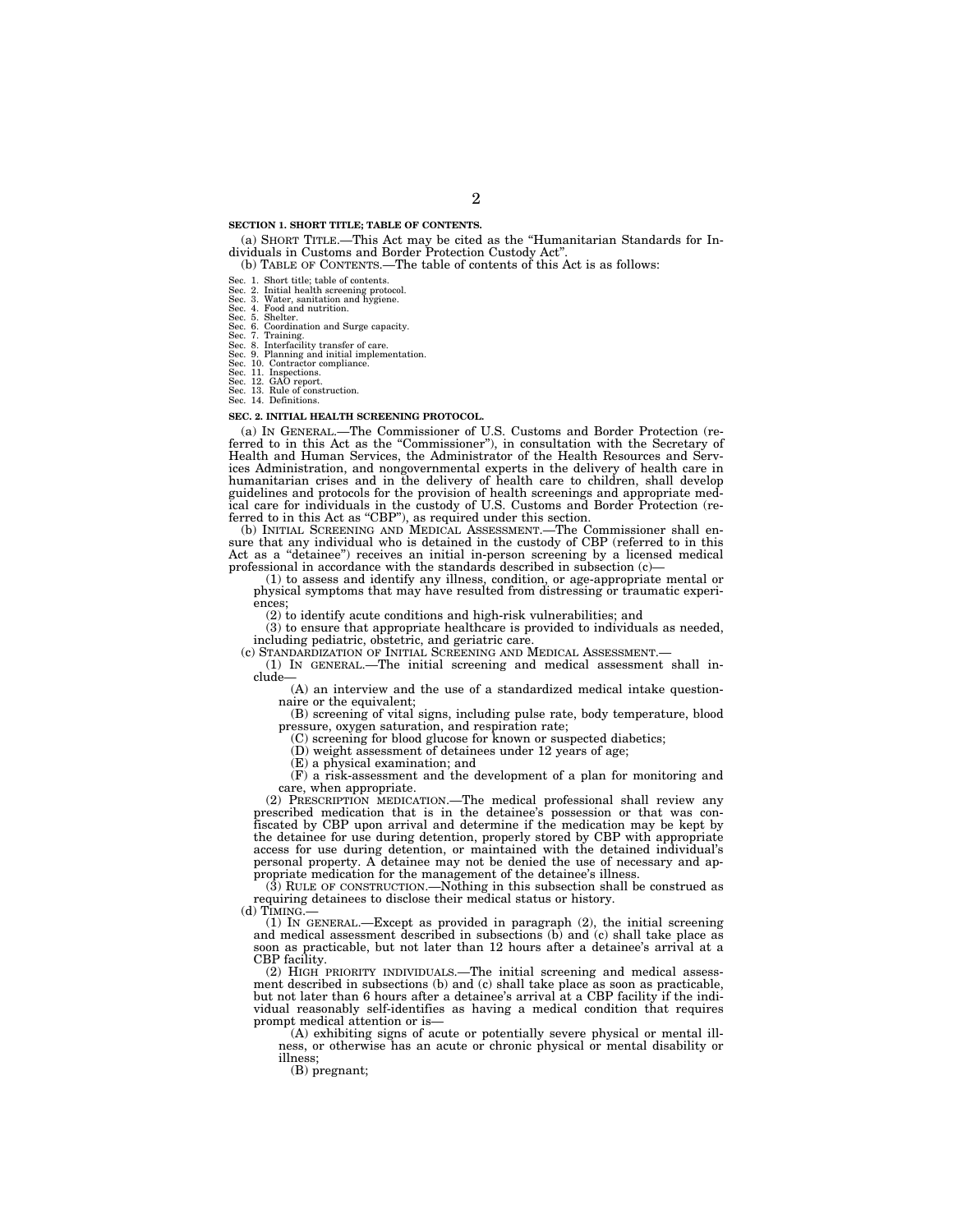(C) a child (with priority given, as appropriate, to the youngest children);<br>or (D) elderly.<br>(e) FURTHER CARE.—

(1) IN GENERAL.—If, as a result of the initial health screening and medical assessment, the licensed medical professional conducting the screening or assessment determines that one or more of the detainee's vital sign measurements are significantly outside normal ranges in accordance with the National Emergency Services Education Standards, or if the detainee is identified as high-risk or in need of medical intervention, the detainee shall be provided, as expeditiously as possible, with an in-person or technology-facilitated medical consultation with a licensed emergency care professional.

(2) RE-EVALUATION.— (A) IN GENERAL.—Detainees described in paragraph (1) shall be re-evalu-ated within 24 hours and monitored thereafter as determined by an emergency care professional (and in the care of a consultation provided to a child, with a licensed emergency care professional with a background in pediatric care).

(B) REEVALUATION PRIOR TO TRANSPORTATION.—In addition to the re-evaluations under subparagraph (A), detainees shall have all vital signs re-eval-uated and be cleared as safe to travel by a medical professional prior to transportation.

(3) PYSCHOLOGICAL AND MENTAL CARE.—The Commissioner shall ensure that detainees who have experienced physical or sexual violence or who have experienced events that may cause severe trauma or toxic stress, are provided access

to basic, humane, and supportive psychological assistance. (f) INTERPRETERS.—To ensure that health screenings and medical care required under this section are carried out in the best interests of the detainee, the Commissioner shall ensure that language-appropriate interpretation services, including indigenous languages, are provided to each detainee and that each detainee is informed of the availability of interpretation services.

(g) CHAPERONES.—To ensure that health screenings and medical care required under this section are carried out in the best interests of the detainee-

(1) the Commissioner shall establish guidelines for and ensure the presence of chaperones for all detainees during medical screenings and examinations consistent with relevant guidelines in the American Medical Association Code of Medical Ethics, and recommendations of the American Academy of Pediatrics; and

(2) to the extent practicable, the physical examination of a child shall always be performed in the presence of a parent or legal guardian or in the presence of the detainee's closest present adult relative if a parent or legal guardian is unavailable.

(h) DOCUMENTATION.—The Commissioner shall ensure that the health screenings and medical care required under this section, along with any other medical evaluations and interventions for detainees, are documented in accordance with commonly accepted standards in the United States for medical record documentation. Such documentation shall be provided to any individual who received a health screening and subsequent medical treatment upon release from CBP custody.

(i) INFRASTRUCTURE AND EQUIPMENT.—The Commissioner or the Administrator of General Services shall ensure that each location to which detainees are first transported after an initial encounter with an agent or officer of CBP has the following:

(1) A private space that provides a comfortable and considerate atmosphere for the patient and that ensures the patient's dignity and right to privacy during the health screening and medical assessment and any necessary follow-up care.

(2) All necessary and appropriate medical equipment and facilities to conduct the health screenings and follow-up care required under this section, to treat trauma, to provide emergency care, including resuscitation of individuals of all ages, and to prevent the spread of communicable diseases.

(3) Basic over-the-counter medications appropriate for all age groups.

(4) Appropriate transportation to medical facilities in the case of a medical emergency, or an on-call service with the ability to arrive at the CBP facility within 30 minutes.

(j) PERSONNEL.—The Commissioner or the Administrator of General Services shall ensure that each location to which detainees are first transported after an initial encounter has onsite at least one licensed medical professional to conduct health screenings. Other personnel that are or may be necessary for carrying out the functions described in subsection (e), such as licensed emergency care professionals, specialty physicians (including physicians specializing in pediatrics, family medicine,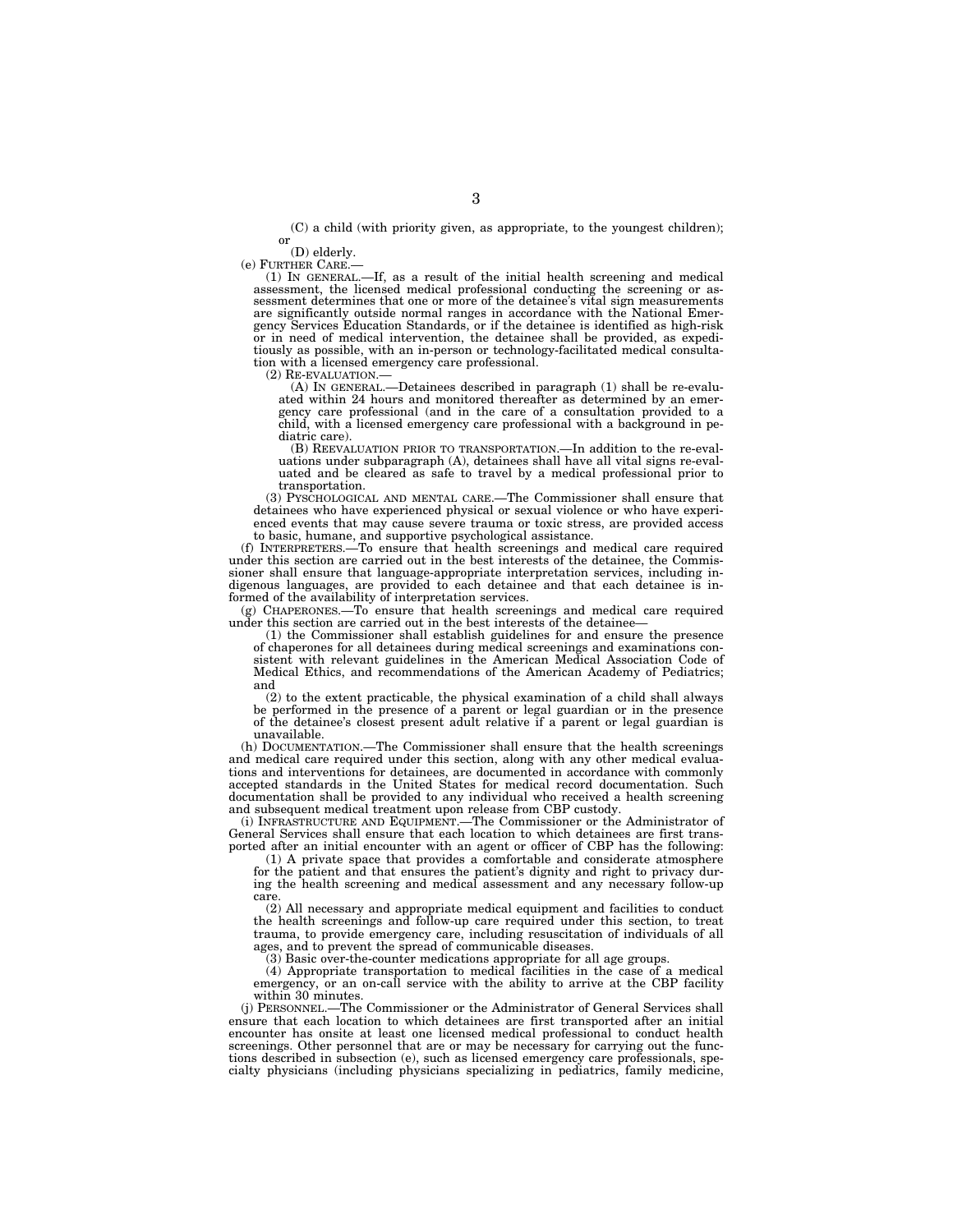obstetrics and gynecology, geriatric medicine, internal medicine, and infectious diseases), nurse practitioners, other nurses, physician assistants. licensed social workers, mental health professionals, public health professionals, dieticians, interpreters, and chaperones, shall be located on site to the extent practicable, or if not practicable, shall be available on call.

(k) ETHICAL GUIDELINES.—The Commissioner shall ensure that all medical assessments and procedures conducted pursuant to this section are conducted in accordance with ethical guidelines in the applicable medical field, and respect human dignity.

#### **SEC. 3. WATER, SANITATION AND HYGIENE.**

The Commissioner shall ensure that detainees have access to—

(1) not less than one gallon of drinking water per person per day, and ageappropriate fluids as needed;

(2) a private, safe, clean, and reliable permanent or portable toilet with prop-

er waste disposal and a hand washing station, with not less than one toilet available for every 12 male detainees, and 1 toilet for every 8 female detainees; (3) a clean diaper changing facility, which includes proper waste disposal, a hand washing station, and unrestricted access to diapers;

(4) the opportunity to bathe daily in a permanent or portable shower that is private and secure; and

(5) products for individuals of all age groups and with disabilities to maintain basic personal hygiene, including soap, a toothbrush, toothpaste, adult diapers, and feminine hygiene products, as well as receptacles for the proper storage and disposal of such products.

## **SEC. 4. FOOD AND NUTRITION.**

The Commissioner shall ensure that detainees have access to—

(1) three meals per day including—

(A) in the case of an individual age 12 or older, a diet that contains not less than 2,000 calories per day; and

(B) in the case of a child who is under the age of 12, a diet that contains an appropriate number of calories per day based on the child's age and weight;

(2) accommodations for any dietary needs or restrictions; and

(3) access to food in a manner that follows applicable food safety standards. **SEC. 5. SHELTER.** 

The Commissioner shall ensure that each facility at which a detainee is detained meets the following requirements:

(1) Except as provided in paragraph (2), males and females shall be detained separately.

(2) In the case of a minor child arriving in the United States with an adult relative or legal guardian, such child shall be detained with such relative or legal guardian unless such an arrangement poses safety or security concerns. In no case shall a minor who is detained apart from an adult relative or legal guardian as a result of such safety or security concerns be detained with other adults.

(3) In the case of an unaccompanied minor arriving in the United States without an adult relative or legal guardian, such child shall be detained in an ageappropriate facility and shall not be detained with adults.

(4) A detainee with a temporary or permanent disability shall be held in an accessible location and in a manner that provides for his or her safety, comfort, and security, with accommodations provided as needed.

(5) No detainee shall be placed in a room for any period of time if the detainee's placement would exceed the maximum occupancy level as determined by the appropriate building code, fire marshal, or other authority.

(6) Each detainee shall be provided with temperature appropriate clothing and bedding.

(7) The facility shall be well lit and well ventilated, with the humidity and temperature kept at comfortable levels (between 68 and 74 degrees Fahrenheit).

(8) Detainees who are in custody for more than 48 hours shall have access to the outdoors for not less than 1 hour during the daylight hours during each 24-hour period.

(9) Detainees shall have the ability to practice their religion or not to practice a religion, as applicable.

(10) Detainees shall have access to lighting and noise levels that are safe and conducive for sleeping throughout the night between the hours of 10 p.m. and 6 a.m.

(11) Officers, employees, and contracted personnel of CBP shall—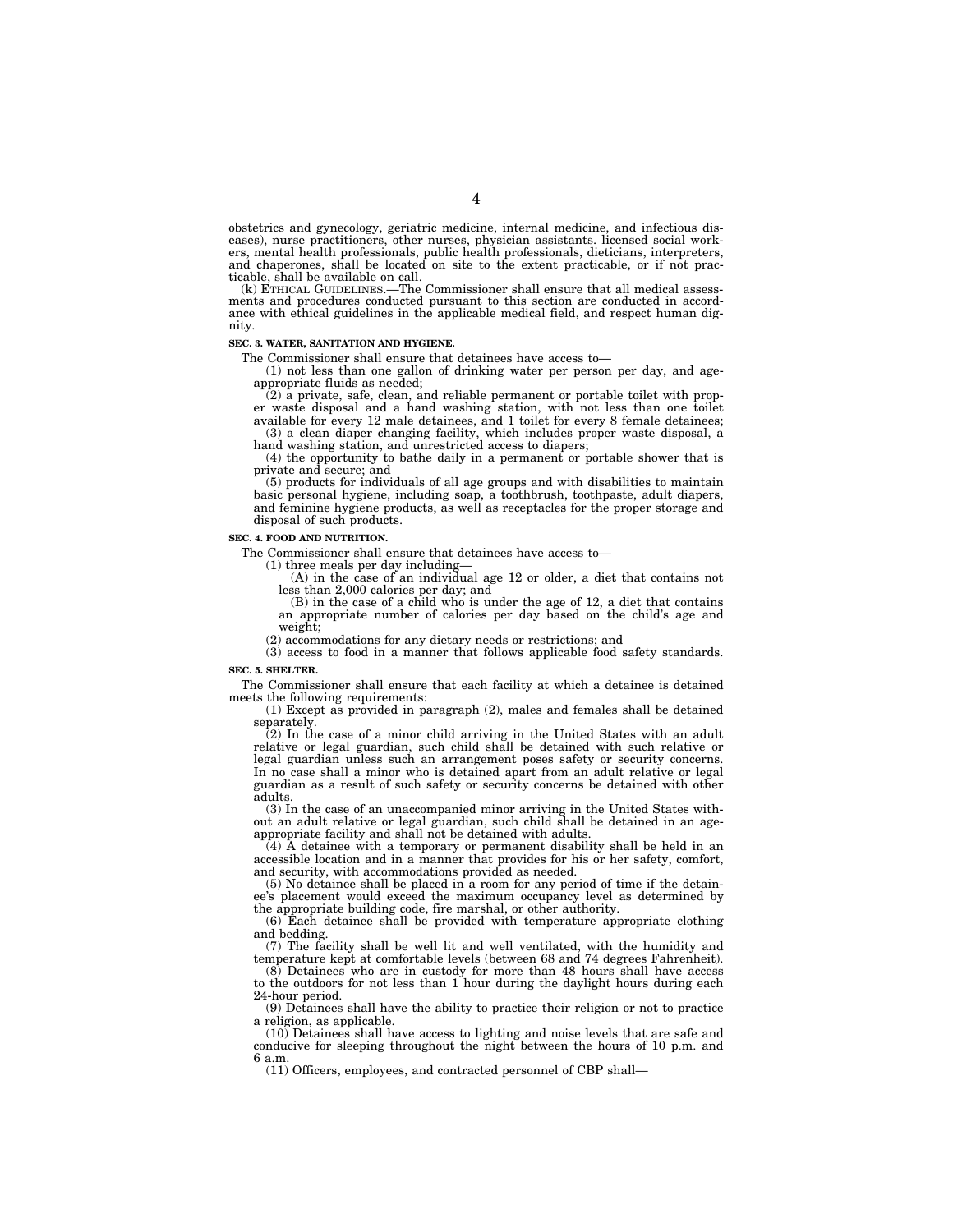(A) follow medical standards for the isolation and prevention of communicable diseases; and

(B) ensure the physical and mental safety of detainees who identify as lesbian, gay, bisexual, transgender, and intersex.

(12) The facility shall have video-monitoring to provide for the safety of the detained population and to prevent sexual abuse and physical harm of vulnerable detainees.

(13) The Commissioner shall ensure that language-appropriate ''Detainee Bill of Rights'', including indigenous languages, are posted or otherwise made available in all areas where detainees are located. The ''Detainee Bill of Rights'' shall include all rights afforded to the detainee under this Act.

(14) Video from video-monitoring must be preserved for 90 days and the detention facility must maintain certified records that the video-monitoring is properly working at all times.

#### **SEC. 6. COORDINATION AND SURGE CAPACITY.**

The Secretary of Homeland Security shall enter into memoranda of understanding with appropriate Federal agencies, such as the Department of Health and Human Services, and applicable emergency government relief services, as well as contracts with health care, public health, social work, and transportation professionals, for purposes of addressing surge capacity and ensuring compliance with this Act.

#### **SEC. 7. TRAINING.**

The Commissioner shall ensure that CBP personnel assigned to each short-term custodial facility are professionally trained, including continuing education as the Commissioner deems appropriate, in all subjects necessary to ensure compliance with this Act, including—

(1) humanitarian response protocols and standards;

(2) indicators of physical and mental illness, and medical distress in children and adults;

(3) indicators of child sexual exploitation and effective responses to missing migrant children; and

(4) procedures to report incidents of suspected child sexual abuse and exploitation directly to the National Center for Missing and Exploited Children.

#### **SEC. 8. INTERFACILITY TRANSFER OF CARE.**

(a) TRANSFER.—When a detainee is discharged from a medical facility or emergency department, the Commissioner shall ensure that responsibility of care is transferred from the medical facility or emergency department to an accepting licensed health care provider of CBP.

(b) RESPONSIBILITIES OF ACCEPTING PROVIDERS.—Such accepting licensed health care provider shall review the medical facility or emergency department's evaluation, diagnosis, treatment, management, and discharge care instructions to assess the safety of the discharge and transfer and to provide necessary follow-up care.

#### **SEC. 9. PLANNING AND INITIAL IMPLEMENTATION.**

(a) PLANNING.—Not later than 60 days after the date of enactment of this Act, the Secretary of Homeland Security shall submit to Congress a detailed plan delineating the timeline, process, and challenges of carrying out the requirements of this Act.

(b) IMPLEMENTATION.—The Secretary of Homeland Security shall ensure that the requirements of this Act are implemented not later than 6 months after the date of enactment.

#### **SEC. 10. CONTRACTOR COMPLIANCE.**

The Secretary of Homeland Security shall ensure that all personnel contracted to carry out this Act do so in accordance with the requirements of this Act.

#### **SEC. 11. INSPECTIONS.**

(a) IN GENERAL.—The Inspector General of the Department of Homeland Security shall—

(1) conduct unannounced inspections of ports of entry, border patrol stations, and detention facilities administered by CBP or contractors of CBP; and

(2) submit to Congress, reports on the results of such inspections as well as other reports of the Inspector General related to custody operations.

(b) PARTICULAR ATTENTION.—In carrying out subsection (a), the Inspector General of the Department of Homeland Security shall pay particular attention to—

(1) the degree of compliance by CBP with the requirements of this Act;

(2) remedial actions taken by CBP; and

(3) the health needs of detainees.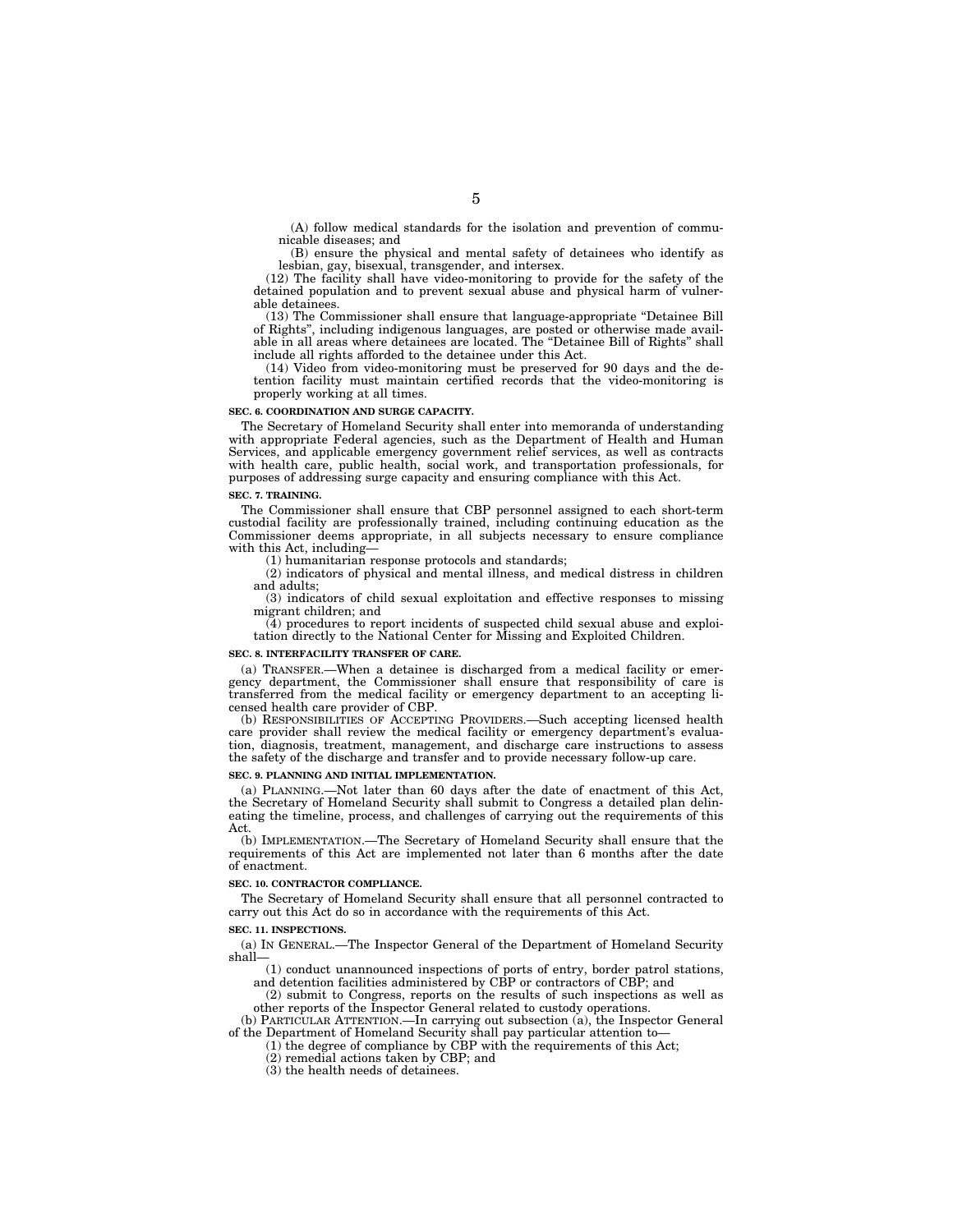(c) ACCESS TO FACILITIES.—The Commissioner may not deny a Member of Congress entrance to any facility or building used, owned, or operated by CBP.

## **SEC. 12. GAO REPORT.**

(a) IN GENERAL.—The Comptroller General of the United States shall—

(1) not later than 6 months after the date of enactment of this Act, commence a study on implementation of, and compliance with, this Act; and

(2) not later than 1 year after the date of enactment of this Act, submit a report to Congress on the results of such study.

(b) ISSUES TO BE STUDIED.—The study required by subsection (a) shall examine the management and oversight by CBP of ports of entry, border patrol stations, and other detention facilities, including the extent to which CBP and the Department of Homeland Security have effective processes in place to comply with this Act. The study shall also examine the extent to which CBP personnel, in carrying out this Act, make abusive, derisive, profane, or harassing statements or gestures, or engage in any other conduct evidencing hatred or invidious prejudice to or about one person or group on account of race, color, religion, national origin, sex, sexual orientation, age, or disability, including on social media.

#### **SEC. 13. RULE OF CONSTRUCTION.**

Nothing in this Act shall be construed to authorize CBP to detain individuals for longer than 72 hours.

#### **SEC. 14. DEFINITIONS.**

In this Act:

(1) INTERPRETATION SERVICES.—The term ''interpretation services'' includes translation services that are performed either in-person or through a telephone or video service.

(2) CHILD.—The term ''child'' has the meaning given the term in section 101(b)(1) of the Immigration and Nationality Act (8 U.S.C. 1101(b)(1)).

(3) U.S. CUSTOMS AND BORDER PROTECTION FACILITY.—The term ''U.S. Customs and Border Protection Facility'' includes—

(A) U.S. Border Patrol stations;

(B) ports of entry;

(C) checkpoints;

(D) forward operating bases;

(E) secondary inspection areas; and

(F) short-term custody facilities.

(4) FORWARD OPERATING BASE.—The term ''forward operating base'' means a permanent facility established by CBP in forward or remote locations, and designated as such by CBP.

#### **Purpose and Summary**

H.R. 3239, the ''Humanitarian Standards for Individuals in Customs and Border Protection Custody Act,'' requires U.S. Customs and Border Protection (CBP) to ensure that its border facilities are equipped to meet and deliver basic humanitarian standards of care for detained individuals, including families and children.

#### **Background and Need for the Legislation**

Most Border Patrol facilities and ports of entry were designed to hold adult single men, given that for years the vast majority of individuals apprehended at the Southern border were Mexican men seeking employment opportunities in the United States. Over the last few years, however, the situation at the border has changed with significant numbers of unaccompanied children and family units coming to the border and turning themselves over to CBP. This current fiscal year, apprehensions have spiked compared to recent years.

CBP officials, for example, consider CBP to be "at capacity" when 4,000 individuals are in the agency's custody at any one time. Between May 14 and June 13, 2019, however, CBP detained more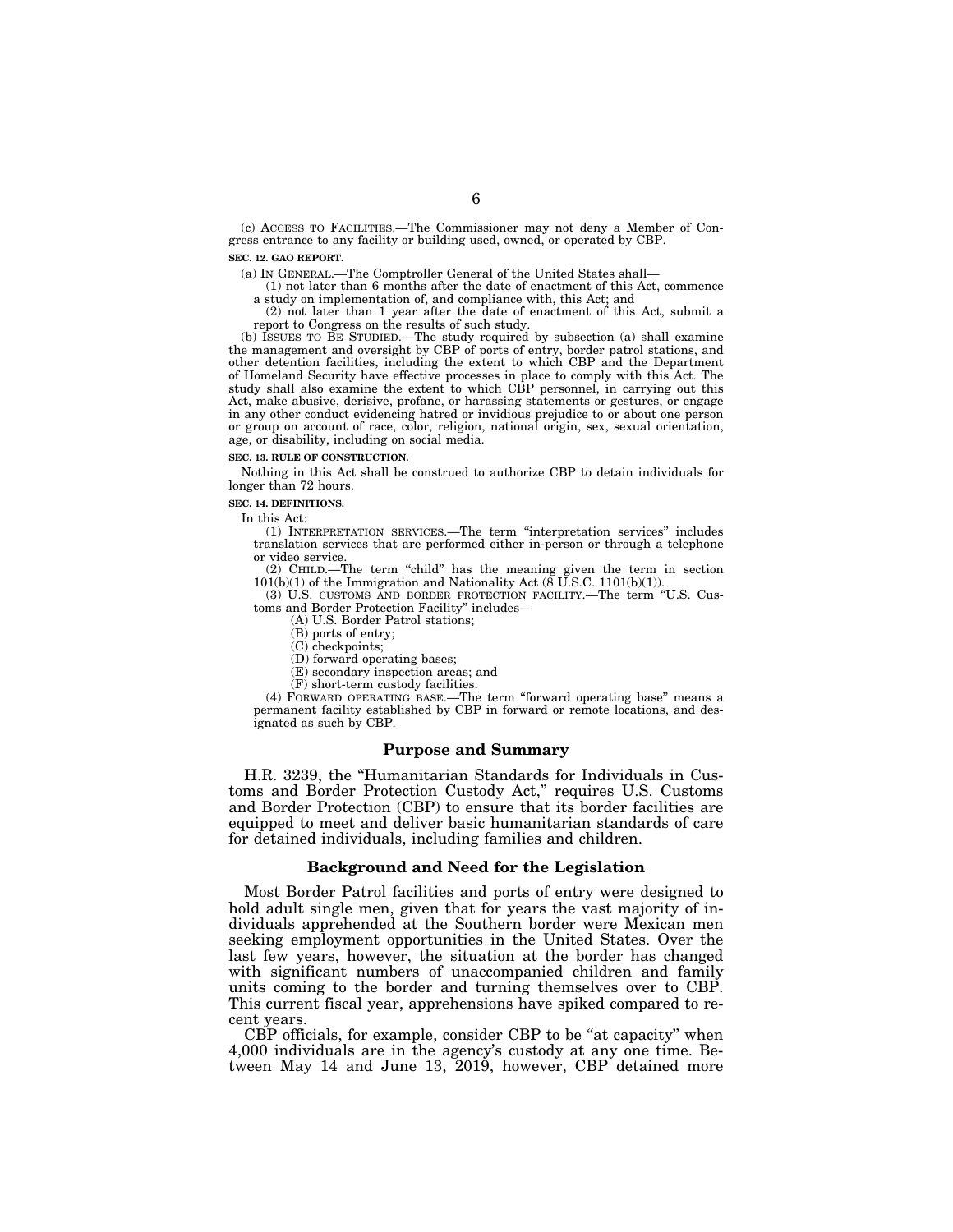than 14,000 people per day—and sometimes as many as  $18,000$ <sup>1</sup> Overall, from March 2019 to June 2019, almost 400,000 individuals were apprehended at the Southern border; more than double the number of apprehensions made during the same period in the previous year.2

So far this fiscal year, CBP has reported the deaths of three children and seven adults in agency custody.3 The conditions that contributed to these tragic incidents should not have come as a surprise. In a December 2018 appearance before the Senate Judiciary Committee, then-CBP Commissioner Kevin McAleenan testified that CBP's short-term holding facilities are ''incompatible'' with the increasing migration of family units and unaccompanied chil $dren.$ " $4$ 

On May 30, 2019, the Department of Homeland Security's Office of Inspector General (DHS OIG) issued the first of two ''Management Alerts'' on the conditions experienced by children, families, and adults in the six busiest CBP custody facilities in Texas.5 The May 30 Alert primarily focused on dangerous overcrowding of single adults at the Del Norte Processing Center, and documented, among other things, the following concerns:

• On May 7 and 8, some 750 and 900 individuals respectively were detained in a facility with a maximum capacity of 125.

• A cell with a maximum capacity of 12 held 76 detainees; a cell with a maximum capacity of 8 held 41 detainees; and a cell with a maximum capacity of 35 held 155 detainees.

• Border Patrol agents told DHS inspectors that some of the individuals had been held in standing-room-only conditions for days or weeks.

• With limited access to showers and clean clothing, individuals were wearing soiled clothing for days or weeks.

• Individuals were standing on toilets in the cells to make room and gain breathing space, thus limiting access to the toilets.

DHS reviewed and responded to the Alert before it was published, and formal comments were incorporated by DHS OIG. While DHS concurred with the recommendation made to alleviate

<sup>1</sup>Dara Lind, *The Horrifying Conditions Facing Kids in Border Detention, Explained,* VOX (June 25, 2019), https://www.vox.com/policy-and-politics/2019/6/25/18715725/children-border-de-tention-kids-cages-immigration; Cedar Attanasio, Garance Burke, *Attorneys: Texas Border Facility is Neglecting Migrant Kids,* Associated Press (June 21, 2019), https://www.apnews.com/

<sup>&</sup>lt;sup>2</sup> Customs and Border Protection, *Southwest Border Migration FY2019*, Dep't of Homeland Security (last modified July 10, 2019), https://www.cbp.gov/newsroom/stats/sw-border-migration;<br>see also David Bier, *Decline in June Border Patrol Apprehensions Tracks Prior Years' Patterns,*<br>CATO Institute (July 9, 2019),

years-patterns.<br>
<sup>3</sup> Email received from Megan Ilnicky, Office of Congressional Affairs, Customs and Border<br>
Protection, on July 10, 2019 (on file with Committee); see also Camilo Montoya-Galvez, Top Bor-<br> *Protection Offi* 

*of Dehydration, Exhaustion,* Washington Post (Dec. 13, 2018), https://www.washingtonpost.com/ world/national-security/7-year-old-migrant-girl-taken-into-border-patrol-custody-dies-of-dehydration-exhaustion/2018/12/13/8909e356-ff03-11e8-862a-

b6a6f3ce8199\_story.html?utm\_term=.8d6319c9c800. 5DHS Office of Inspector General, *Management Alert—DHS Needs to Address Dangerous Overcrowding Among Single Adults at El Paso Del Norte Processing Center, D*ep't of Homeland<br>Security, OIG-19-49 (May 30, 2019), https://www.oig.dhs.gov/sites/default/files/assets/2019-05/<br>OIG-19-46-May19.pdf.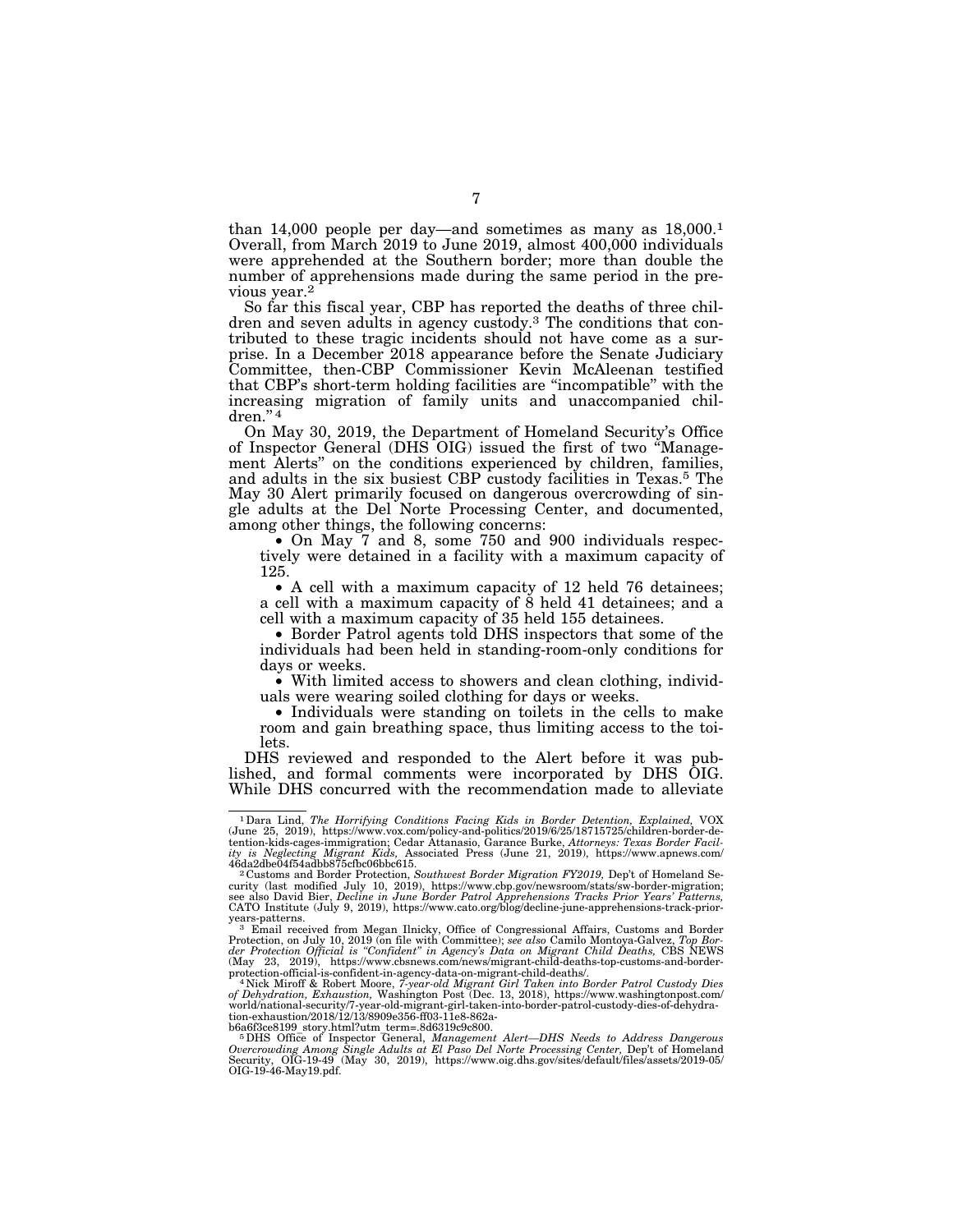overcrowding at the Del Norte Processing Center, it identified November 30, 2020 as the date on which the situation would be corrected. As a result, DHS OIG considered the recommendation open and unresolved, as ''DHS's corrective action is critical to the immediate health and safety needs of detainees, who cannot continue to be held in standing-room-only conditions for weeks until additional tents are constructed."<sup>6</sup>

On July 2, 2019, DHS OIG issued a second ''Management Alert'' focused on the dangerous overcrowding and prolonged detention of children and adults at five CBP custody facilities in the Rio Grande Valley.7 This Alert documented, among other things, the following concerns:

• Border Patrol was holding about 8,000 detainees in custody at the time of the visit, with 3,400 detainees held longer than the 72 hours generally permitted under the CBP Transport, Escort, Detention, and Search (TEDS) standards.8 Of those 3,400 detainees, Border Patrol was holding 1,500 for more than ten days.

• Border Patrol data indicated that 826 (31 percent) of the 2,669 children at these facilities were being held longer than the 72 hours generally permitted under the TEDS standards and the Flores Agreement.9

• Of the 1,031 unaccompanied children held at the Centralized Processing Center in McAllen, Texas, 806 had already been processed and were awaiting transfer to HHS custody. Of those 806 children, 165 had been in custody longer than a week.

• Among more than 50 unaccompanied children younger than seven years old, some had been in custody more than two weeks while awaiting transfer.

• Although TEDS standards require CBP to make a reasonable effort to provide a shower for adults after 72 hours, most single adults had not had a shower in CBP custody, despite several being held for as long as a month.

• Most single adults were wearing the same clothes they were wearing when they arrived days, weeks, and even up to a month earlier.

DHS reviewed and responded to the Alert before it was published, and formal comments were incorporated by DHS OIG. DHS responded by citing measures taken to expand CBP's capacity on the Southern border. DHS OIG recognized the "extraordinary challenges'' facing CBP, but stated that it ''remained concerned that DHS is not taking sufficient measures to address prolonged deten-

<sup>6</sup> *Id.* at 1. 7DHS Office of Inspector General, Management Alert—DHS Needs to Address Dangerous Overcrowding and Prolonged Detention of Children and Adults in the Rio Grande Valley, Dep't of Homeland Security, OIG-19-51 (July 2, 2019), https://www.oig.dhs.gov/sites/default/files/as-

sets/2019-07/OIG-19-51-Jul19<sub>\_-</sub>pdf.<br><sup>8</sup>Td. <br>The *Flores Settlement Agreement* generally prohibits the detention of minors for longer than<br>72 hours. In the case of an influx of minors, placement should be as expeditious a quires DHS to meet this timeline unless there are ''exceptional circumstances.'' The *Flores*  Agreement also requires facilities that hold minors to provide: (1) access to food and drinking water; (2) medical assistance in the event of emergencies; (3) toilets and sinks; (4) adequate temperature control and ventilation; (5) adequate supervision to protect minors from others; (6) sep-aration from unrelated adults whenever possible; and (7) contact with family members who were arrested with the minor.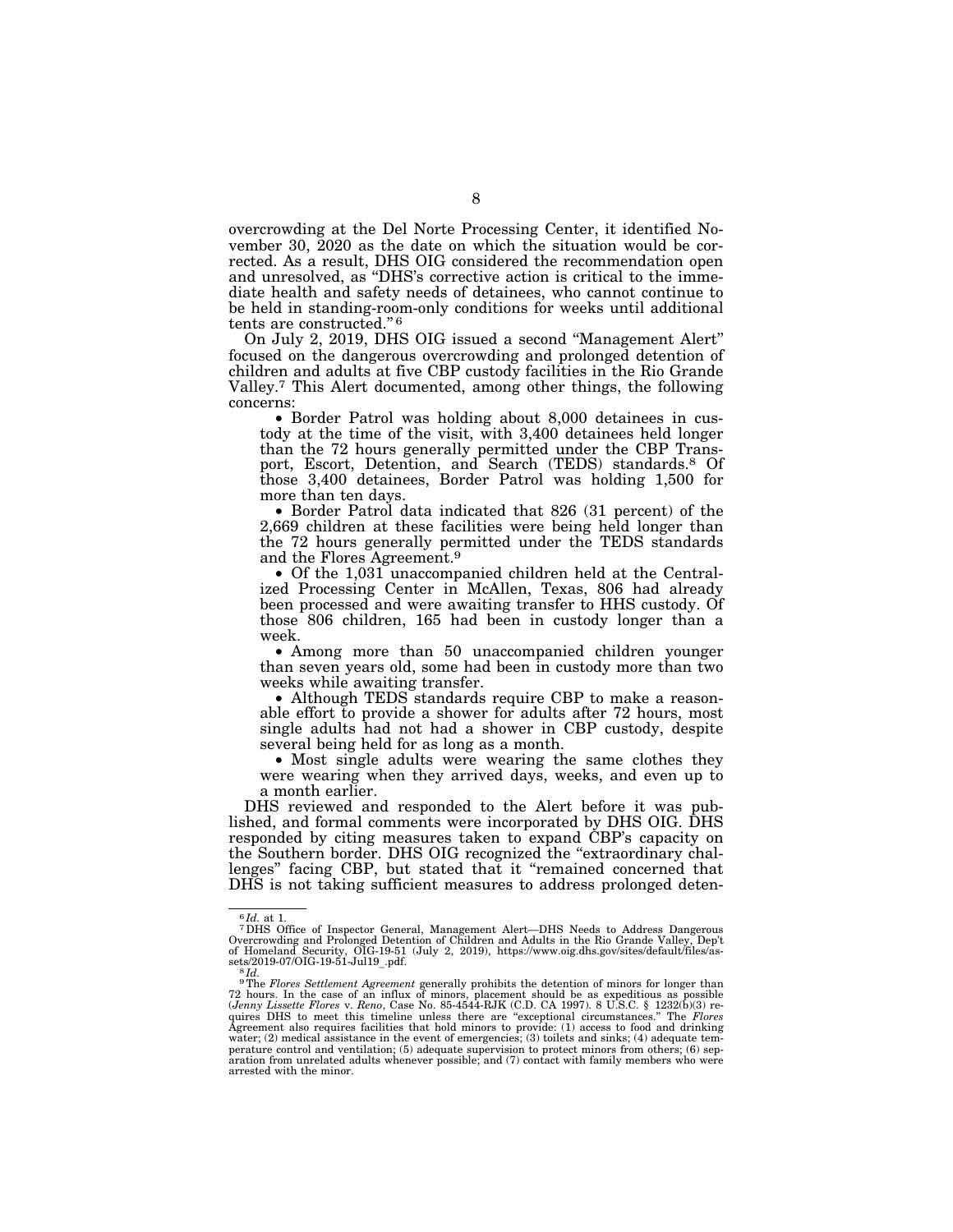tion in CBP custody among single adults. Although an additional 500 beds in the Rio Grande Valley may reduce overcrowding among single adults, DHS must transfer single adults to ICE custody as quickly as possible; within DHS, long-term detention is ICE's responsibility."<sup>10</sup>

These reports are troubling, but unfortunately they are not isolated incidents. Members of Congress, doctors, lawyers, and journalists have also documented the disturbing conditions in other facilities in which many children are held. Observations and allegations include children being forced to wear ''clothing stained with vomit"<sup>11</sup> and to share combs during a lice outbreak.<sup>12</sup> According to members of the American Association of Pediatricians, which met with children in CBP custody in June, "the smell of sweat, urine and feces'' was the first thing that hit them when they walked in the door.13 In June 2019, the Associated Press (AP) detailed conditions inside a CBP facility in Clint, Texas, where an estimated 250 to 300 children, including some infants, were being held.14 According to the AP, the facility lacked adequate food, water, and sanitation, while ''teen mothers and other younger kids [were] being asked to care for infants and toddlers on their own, with little or no help from any adults.'' 15

Last week, Vice President Mike Pence visited a Border Patrol station in McAllen, Texas where individuals in CBP custody told reporters they had been there for 40 days, were hungry, and did not have ready access to water.16 Vice President Pence said he was "not surprised by what he saw" and added, "this is tough stuff."<sup>17</sup>

#### **Hearings**

For the purposes of section 103(i) of H. Res. 6 of the 116th Congress, the following hearing was used to develop H.R. 3239: ''Dangerous Overcrowding and Prolonged Detention at CBP Facilities,'' held before the Subcommittee on Immigration and Citizenship on July 15, 2019. The Subcommittee heard testimony from Diana Shaw, Assistant Inspector General for Special Reviews and Evaluation, Office of Inspector General, Department of Homeland Security (DHS). The witness's testimony centered on the two Management Alerts issued by DHS OIG in May and July 2019, discussed above. The witness described in additional detail the overcrowded conditions at the inspected facilities; the prolonged detention of unaccompanied children, families, and adults documented in each re-

<sup>&</sup>lt;sup>10</sup>See supra note 7 at 10.<br><sup>11</sup> Simon Romero, 'Don't Talk to Her': We Toured the Troubled Border Station Housing Mi-<br>grant Children, The N.Y. Times (June 26, 2019), https://www.nytimes.com/2019/06/26/us/mi-

grant-children-border-clint-texas.html.<br><sup>12</sup> Isaac Chotiner, *Inside a Texas Building Where the Government is Holding Immigrant Chil-<br>dren, The New Yorker (June 22, 2019), https://www.newyorker.com/news/q-and-a/inside-a-te* 

building-where-the-government-is-holding-immigrant-children.<br>
<sup>13</sup> Elizabeth Cohen, Pediatricians Share Migrant Children's Disturbing Drawings of Their<br>
Time in US Custody, CNN (July 4, 2019), https://www.cnn.com/2019/07/

*Hundreds of Migrants Crammed with No Beds*, Wash. Post (July 12, 2019), https:// www.washingtonpost.com/politics/pence-tours-detention-facilities-at-the-border-defends-administrations-treatment-of-migrants/2019/07/12/993f54e0-a4bc-11e9-b8c8- 75dae2607e60\_story.html?utm\_term=.e7ccf3be4208. 17 *Id*.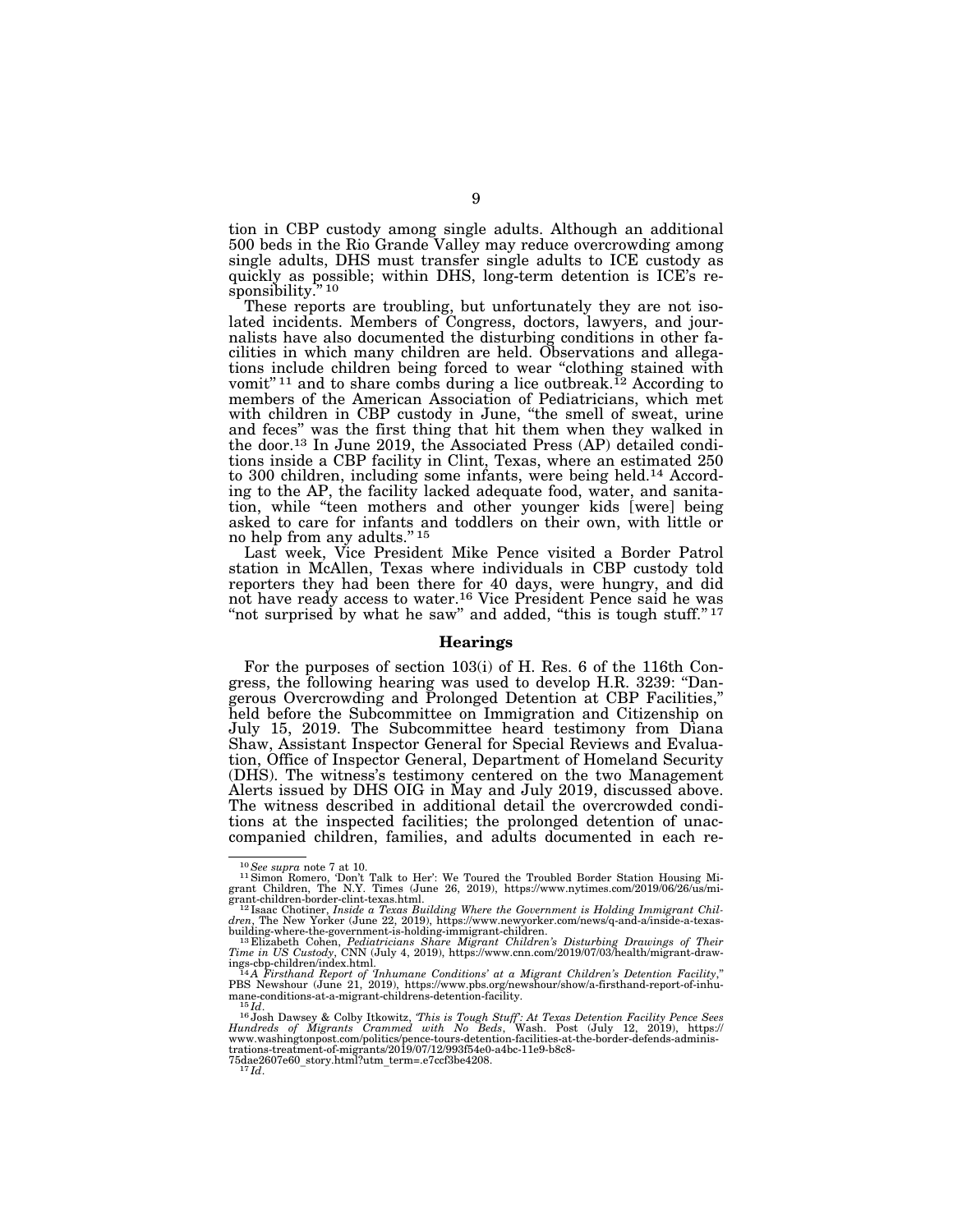port; and the conditions at other facilities mentioned in reports by various media outlets.18

## **Committee Consideration**

On July 17, 2019, the Committee met in open session and ordered the bill, H.R. 3239, favorably reported with an amendment in the nature of a substitute by a rollcall vote of 18 to 13, a quorum being present.

#### **Committee Votes**

In compliance with clause 3(b) of rule XIII of the Rules of the House of Representatives, the Committee advises that the following rollcall votes occurred during the Committee's consideration of H.R. 3239:

1. An amendment by Mr. Biggs to amend Section 5 to allow a child to be detained with an adult when the adult is a ''parent'' instead of an ''adult relative'' or ''relative'' was defeated by a roll call vote of 8 to 21.

 $^{18}$  See e.g., A Firsthand Report of Thhumane Conditions' at a Migrant Children's Detention Facility," PBS Newshour (June 21, 2019), https://www.pbs.org/newshour/show/a-firsthand-report-of-inhumane-conditions-at-a-migra conduct and Sexual Assault of Migrant Kids Surface at Yuma Border Facility, Arizona Republic<br>(July 9, 2019), https://www.azcentral.com/story/news/politics/border-issues/2019/07/09/reports-<br>abuse-migrant-kids-surface-yum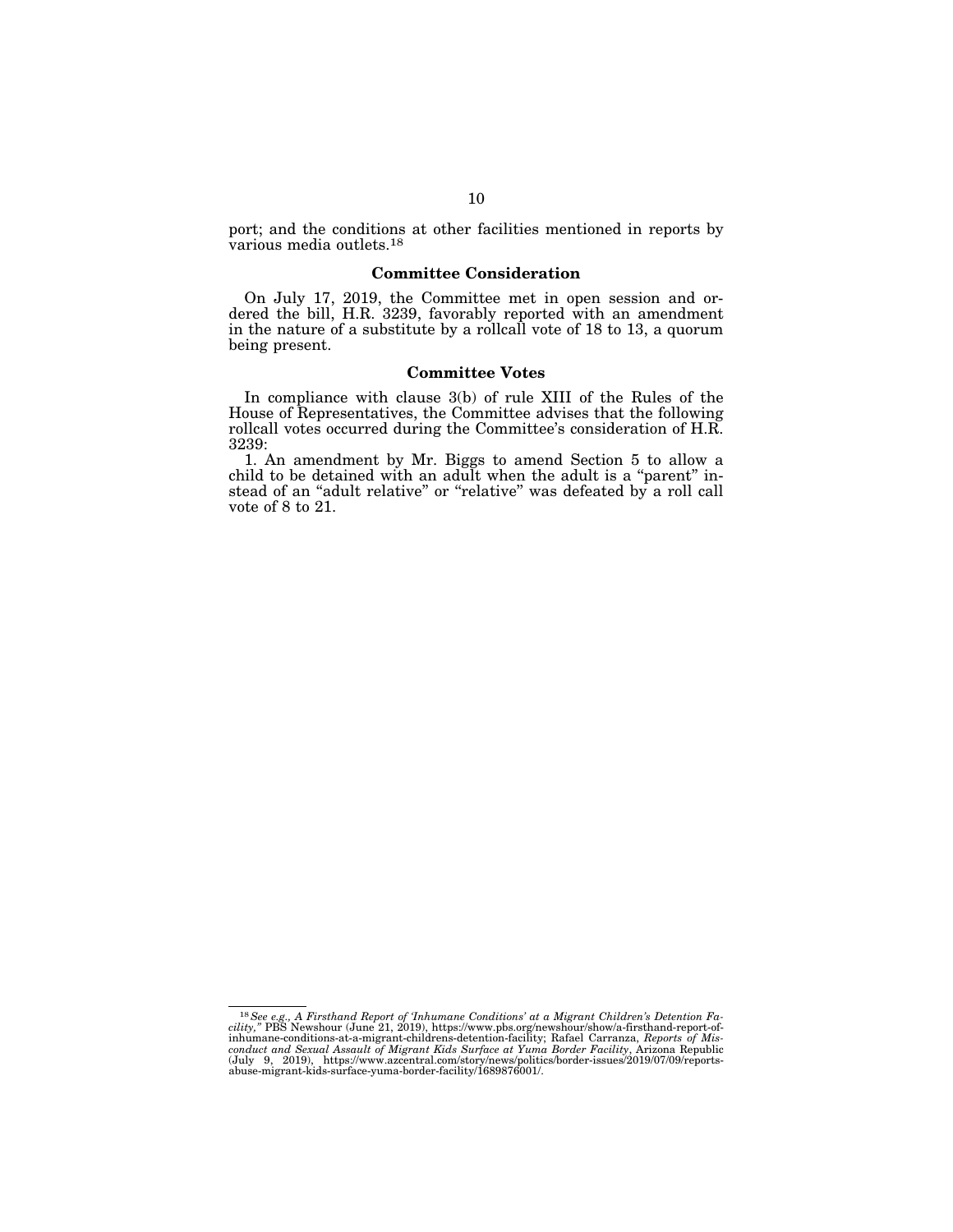**Kont** Can No.

## جبد COMMIITEE ON THE JUDICIARY *House of Representatives*

 $\sim$  =  $\sim$   $\sim$ 

 $\overline{\phantom{a}}$ 

 $\Box$  PASS<br> $\mathcal{L}$  FAII

|                                | <b>AYES</b> | NOS.       | PRES.       |
|--------------------------------|-------------|------------|-------------|
| Jerrold Nadler (NY-10)         |             |            |             |
| Zoe Lofgren (CA-19)            |             |            |             |
| Sheila Jackson Lee (TX-18)     |             |            |             |
| Steve Cohen (TN-09)            |             |            |             |
| Hank Johnson (GA-04)           |             |            |             |
| Ted Deutch (FL-02)             |             |            |             |
| Karen Bass (CA-37)             |             |            |             |
| Cedric Richmond (LA-02)        |             |            |             |
| Hakeem Jeffries (NY-08)        |             |            |             |
| David Cicilline (RI-01)        |             |            |             |
| Eric Swalwell (CA-15)          |             |            |             |
| Ted Lieu (CA-33)               |             |            |             |
| Jamie Raskin (MD-08)           |             |            |             |
| Pramila Jayapal (WA-07)        |             |            |             |
| Val Demings (FL-10)            |             |            |             |
| Lou Correa (CA-46)             |             |            |             |
| Mary Gay Scanlon (PA-05)       |             |            |             |
| Sylvia Garcia (TX-29)          |             |            |             |
| Joseph Neguse (CO-02)          |             |            |             |
| Lucy McBath (GA-06)            |             |            |             |
| Greg Stanton (AZ-09)           |             |            |             |
| Madeleine Dean (PA-04)         |             |            |             |
|                                |             |            |             |
| Debbie Mucarsel-Powell (FL-26) |             |            |             |
| Veronica Escobar (TX-16)       | <b>AYES</b> | <b>NOS</b> | <b>PRES</b> |
| Doug Collins (GA-27)           |             |            |             |
| James F. Sensenbrenner (WI-05) |             |            |             |
|                                |             |            |             |
| Steve Chabot (OH-01)           |             |            |             |
| Louie Gohmert (TX-01)          |             |            |             |
| Jim Jordan (OH-04)             |             |            |             |
| Ken Buck (CO-04)               |             |            |             |
| John Ratcliffe (TX-04)         |             |            |             |
| Martha Roby (AL-02)            |             |            |             |
| Matt Gaetz (FL-01)             |             |            |             |
| Mike Johnson (LA-04)           |             |            |             |
| Andy Biggs (AZ-05)             |             |            |             |
| Tom McClintock (CA-04)         |             |            |             |
| Debbie Lesko (AZ-08)           |             |            |             |
| Guy Reschenthaler (PA-14)      |             |            |             |
| Ben Cline (VA-06)              |             |            |             |
| Kelly Armstrong (ND-AL)        | 3.          |            |             |
| Greg Steube (FL-17)            |             |            |             |
|                                | <b>AYES</b> | <b>NOS</b> | PRES.       |
| <b>TOTAL</b>                   |             | ఎ\         |             |
|                                |             |            |             |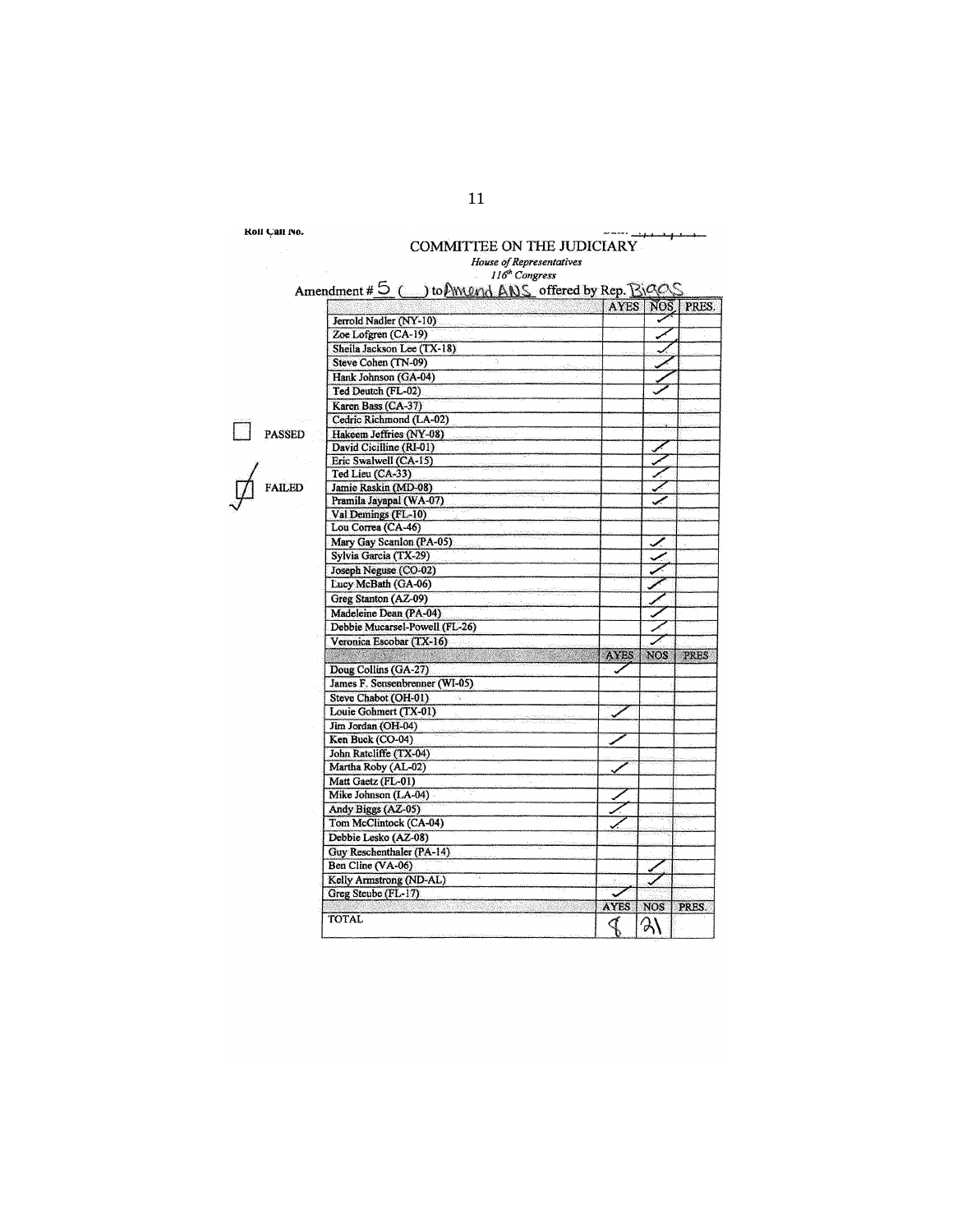2. An amendment by Ms. Jackson Lee to: (1) require the preservation of video recordings from monitoring devices for 90 days and to require CBP to maintain certified records that video monitoring equipment is properly working at all times; and (2) ensure that language-appropriate ''Detainee Bill of Rights'' information is posted or otherwise made available in all areas where detainees are located was passed by a roll call vote of 18 to 12.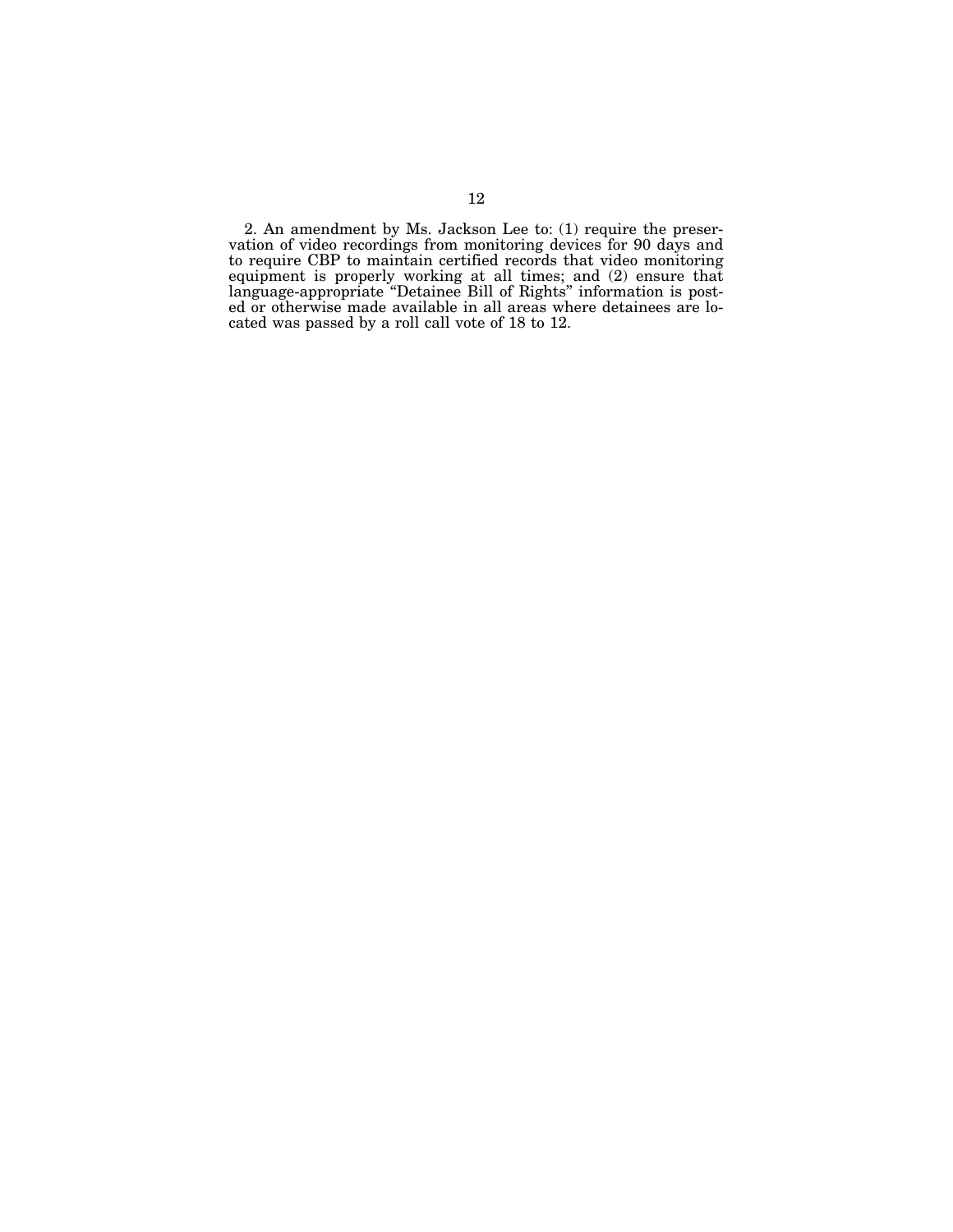Roll Call No.

| Koli Cali No. | COMMITTEE ON THE JUDICIARY                                                                            |             |            |             |
|---------------|-------------------------------------------------------------------------------------------------------|-------------|------------|-------------|
|               | House of Representatives                                                                              |             |            |             |
|               | 116 <sup>th</sup> Congress<br>Amendment $\#\mathcal{L}^*$<br>to AMUM ANS offered by Rep. 10 CUSON LER |             |            |             |
|               |                                                                                                       | <b>AYES</b> | <b>NOS</b> | PRES.       |
|               | Jerrold Nadler (NY-10)                                                                                |             |            |             |
|               | Zoe Lofgren (CA-19)                                                                                   |             |            |             |
|               | Sheila Jackson Lee (TX-18)                                                                            |             |            |             |
|               | Steve Cohen (TN-09)                                                                                   |             |            |             |
|               | Hank Johnson (GA-04)                                                                                  |             |            |             |
|               | Ted Deutch (FL-02)                                                                                    |             |            |             |
|               | Karen Bass (CA-37)                                                                                    |             |            |             |
|               | Cedric Richmond (LA-02)                                                                               |             |            |             |
| <b>PASSED</b> | Hakeem Jeffries (NY-08)                                                                               |             |            |             |
|               | David Cicilline (RI-01)                                                                               |             |            |             |
|               | Eric Swalwell (CA-15)                                                                                 |             |            |             |
|               | Ted Lieu (CA-33)                                                                                      |             |            |             |
| <b>FAILED</b> | Jamie Raskin (MD-08)                                                                                  |             |            |             |
|               | Pramila Jayapal (WA-07)                                                                               |             |            |             |
|               | Val Demings (FL-10)                                                                                   |             |            |             |
|               | Lou Correa (CA-46)                                                                                    |             |            |             |
|               | Mary Gay Scanlon (PA-05)                                                                              |             |            |             |
|               | Sylvia Garcia (TX-29)                                                                                 |             |            |             |
|               | Joseph Neguse (CO-02)                                                                                 |             |            |             |
|               | Lucy McBath (GA-06)                                                                                   |             |            |             |
|               | Greg Stanton (AZ-09)                                                                                  |             |            |             |
|               | Madeleine Dean (PA-04)                                                                                |             |            |             |
|               | Debbie Mucarsel-Powell (FL-26)                                                                        |             |            |             |
|               | Veronica Escobar (TX-16)                                                                              |             |            |             |
|               |                                                                                                       | <b>AYES</b> | <b>NOS</b> | <b>PRES</b> |
|               | Doug Collins (GA-27)                                                                                  |             |            |             |
|               | James F. Sensenbrenner (WI-05)                                                                        |             |            |             |
|               | Steve Chabot (OH-01)                                                                                  |             |            |             |
|               | Louie Gohmert (TX-01)                                                                                 |             |            |             |
|               | Jim Jordan (OH-04)                                                                                    |             |            |             |
|               | Ken Buck (CO-04)                                                                                      |             |            |             |
|               | John Ratcliffe (TX-04)                                                                                |             |            |             |
|               | Martha Roby (AL-02)                                                                                   |             |            |             |
|               | Matt Gaetz (FL-01)                                                                                    |             |            |             |
|               | Mike Johnson (LA-04)                                                                                  |             |            |             |
|               | Andy Biggs (AZ-05)                                                                                    |             |            |             |
|               | Tom McClintock (CA-04)                                                                                |             |            |             |
|               | Debbie Lesko (AZ-08)                                                                                  |             |            |             |
|               | Guy Reschenthaler (PA-14)                                                                             |             |            |             |
|               | Ben Cline (VA-06)                                                                                     |             |            |             |
|               | Kelly Armstrong (ND-AL)                                                                               |             |            |             |
|               | Greg Steube (FL-17)                                                                                   |             |            |             |
|               |                                                                                                       | <b>AYES</b> | <b>NOS</b> | PRES.       |
|               | <b>TOTAL</b>                                                                                          |             |            |             |
|               |                                                                                                       | ۱J          |            |             |
|               |                                                                                                       |             |            |             |

13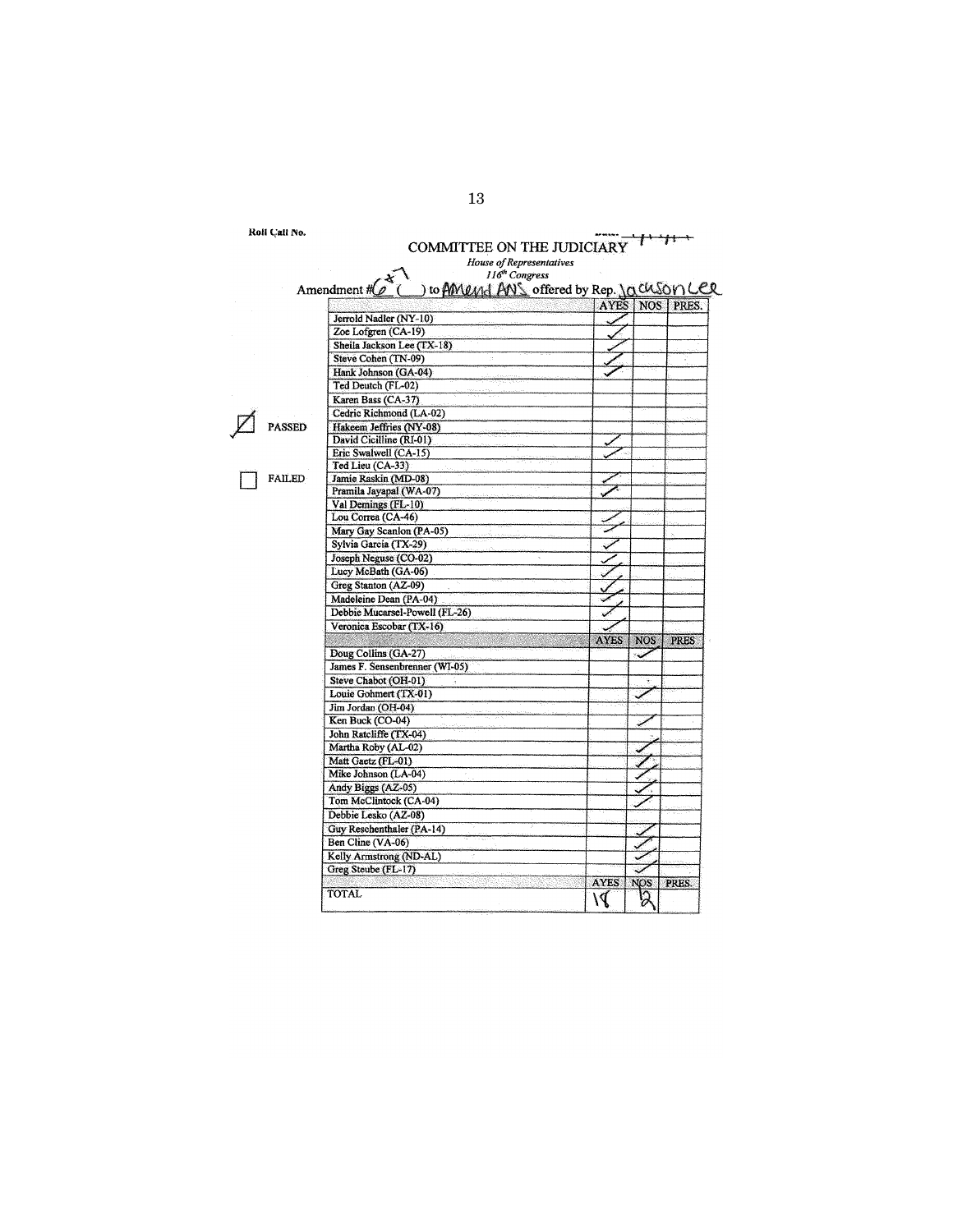3. An amendment by Mr. Steube to amend Section 9 to provide that the Secretary of Homeland Security ensure that this Act is implemented not later than 6 months after the date of its enactment provided Congress has appropriated an amount of funds sufficient to carry out the Act's requirements was defeated by a roll call vote of 9 to 17.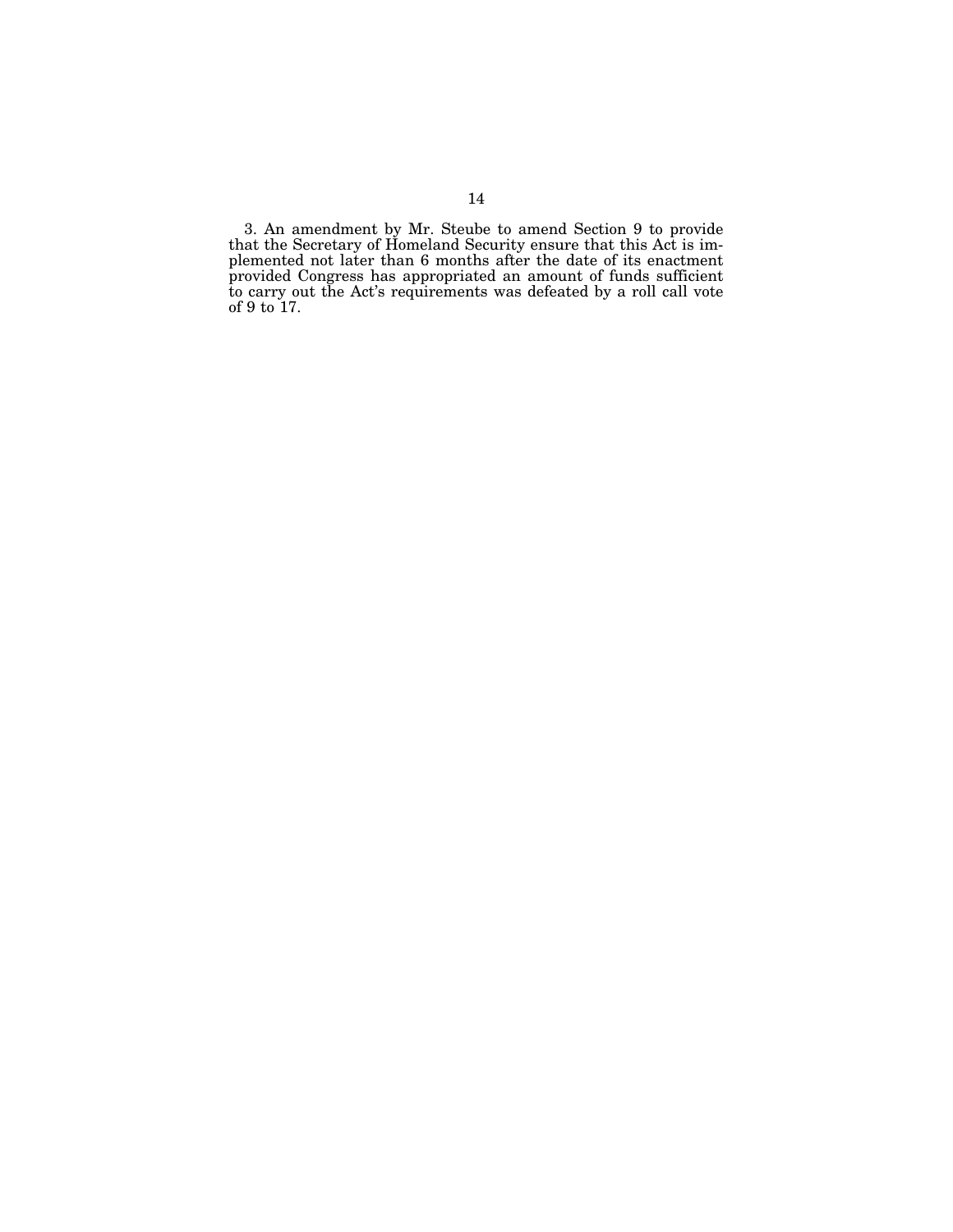|               | <b>COMMITTEE ON THE JUDICIARY</b>                      |       |            | جاجف        |
|---------------|--------------------------------------------------------|-------|------------|-------------|
|               | House of Representatives<br>116 <sup>th</sup> Congress |       |            |             |
|               | Amendment # 8 ( ) to ANUMO AN offered by Rep. Steube   |       |            |             |
|               |                                                        | AYES  |            | NOS   PRES. |
|               | Jerrold Nadler (NY-10)                                 |       |            |             |
|               | Zoe Lofgren (CA-19)                                    |       |            |             |
|               | Sheila Jackson Lee (TX-18)                             |       |            |             |
|               | Steve Cohen (TN-09)                                    |       |            |             |
|               | Hank Johnson (GA-04)                                   |       |            |             |
|               | Ted Deutch (FL-02)                                     |       |            |             |
|               | Karen Bass (CA-37)                                     |       |            |             |
|               | Cedric Richmond (LA-02)                                |       |            |             |
| <b>PASSED</b> | Hakeem Jeffries (NY-08)                                |       |            |             |
|               | David Cicilline (RI-01)                                |       |            |             |
|               | Eric Swalwell (CA-15)                                  |       |            |             |
|               | Ted Lieu (CA-33)                                       |       |            |             |
| <b>FAILED</b> | Jamie Raskin (MD-08)                                   |       |            |             |
|               | Pramila Jayapal (WA-07)                                |       |            |             |
|               | Val Demings (FL-10)                                    |       |            |             |
|               | Lou Correa (CA-46)                                     |       |            |             |
|               | Mary Gay Scanlon (PA-05)                               |       |            |             |
|               | Sylvia Garcia (TX-29)                                  |       |            |             |
|               | Joseph Neguse (CO-02)                                  |       |            |             |
|               | Lucy McBath (GA-06)                                    |       |            |             |
|               | Greg Stanton (AZ-09)                                   |       |            |             |
|               | Madeleine Dean (PA-04)                                 |       |            |             |
|               | Debbie Mucarsel-Powell (FL-26)                         |       |            |             |
|               | Veronica Escobar (TX-16)                               |       |            |             |
|               |                                                        | AYES. | <b>NOS</b> | <b>PRES</b> |
|               | Doug Collins (GA-27)                                   |       |            |             |
|               | James F. Sensenbrenner (WI-05)                         |       |            |             |
|               | Steve Chabot (OH-01)                                   |       |            |             |
|               | Louie Gohmert (TX-01)                                  |       |            |             |
|               | Jim Jordan (OH-04)                                     |       |            |             |
|               | Ken Buck (CO-04)                                       |       |            |             |
|               | John Ratcliffe (TX-04)                                 |       |            |             |
|               | Martha Roby (AL-02)<br>Matt Gaetz (FL-01)              |       |            |             |
|               | Mike Johnson (LA-04)                                   |       |            |             |
|               | فريد<br>Andy Biggs (AZ-05)                             |       |            |             |
|               | Tom McClintock (CA-04)                                 |       |            |             |
|               | Debbie Lesko (AZ-08)                                   |       |            |             |
|               |                                                        |       |            |             |

Guy Reschenthaler(J>A-14) ./ Ben Cline (VA-06)  $\sim$ 

Greg Steube  $(FL-17)$  .

TOTAL **AYES** NOS PRES

Kellv Armstrong (ND·AL)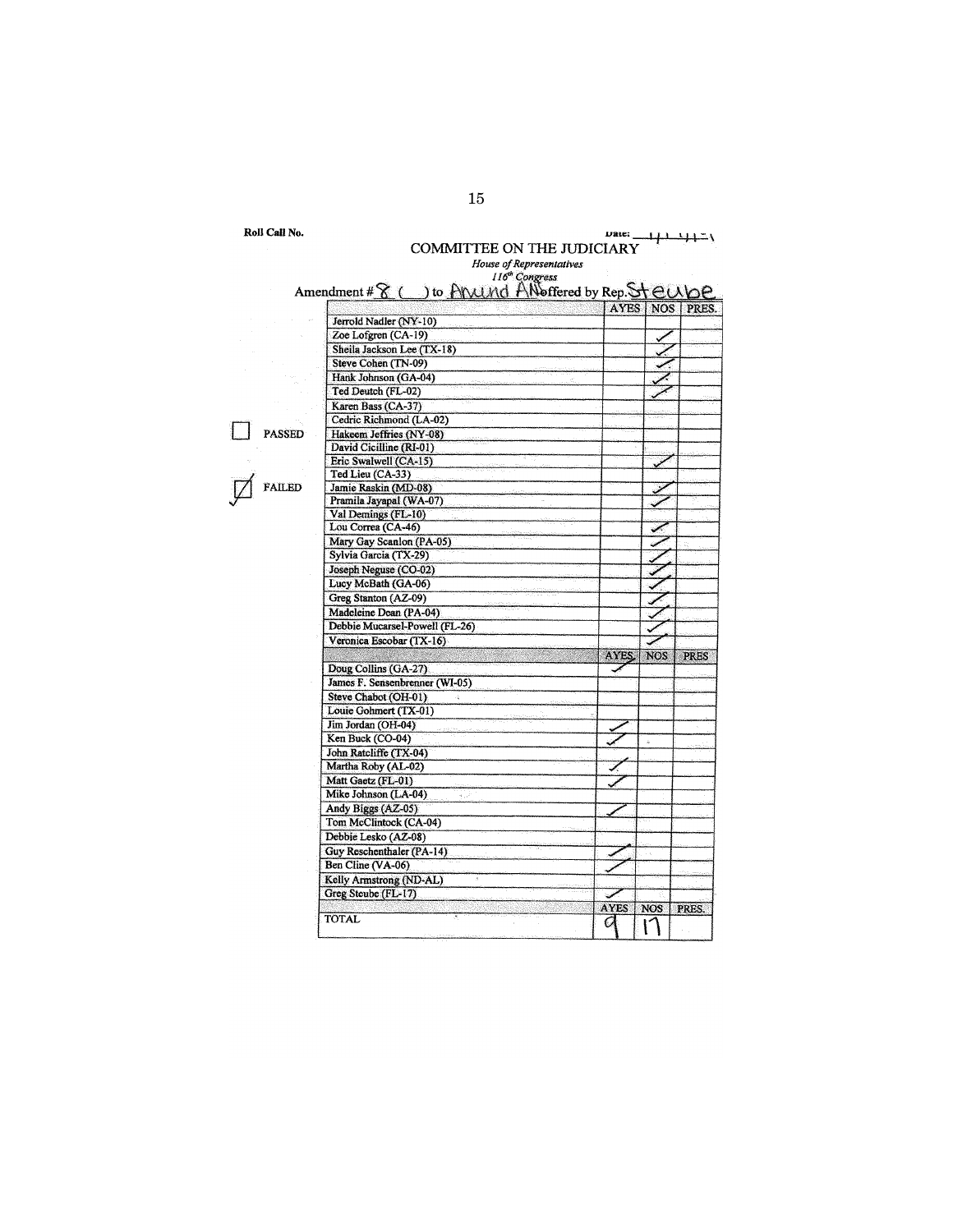4. An amendment by Mr. Gaetz to express the sense of Congress that the provisions of the bill require additional resources and personnel for the CBP and that the House of Representatives should pass supplemental funding for the CBP to mitigate the humanitarian crisis at the Southern border and to implement this legislation quickly and effectively was defeated by a roll call vote of 9 to 17.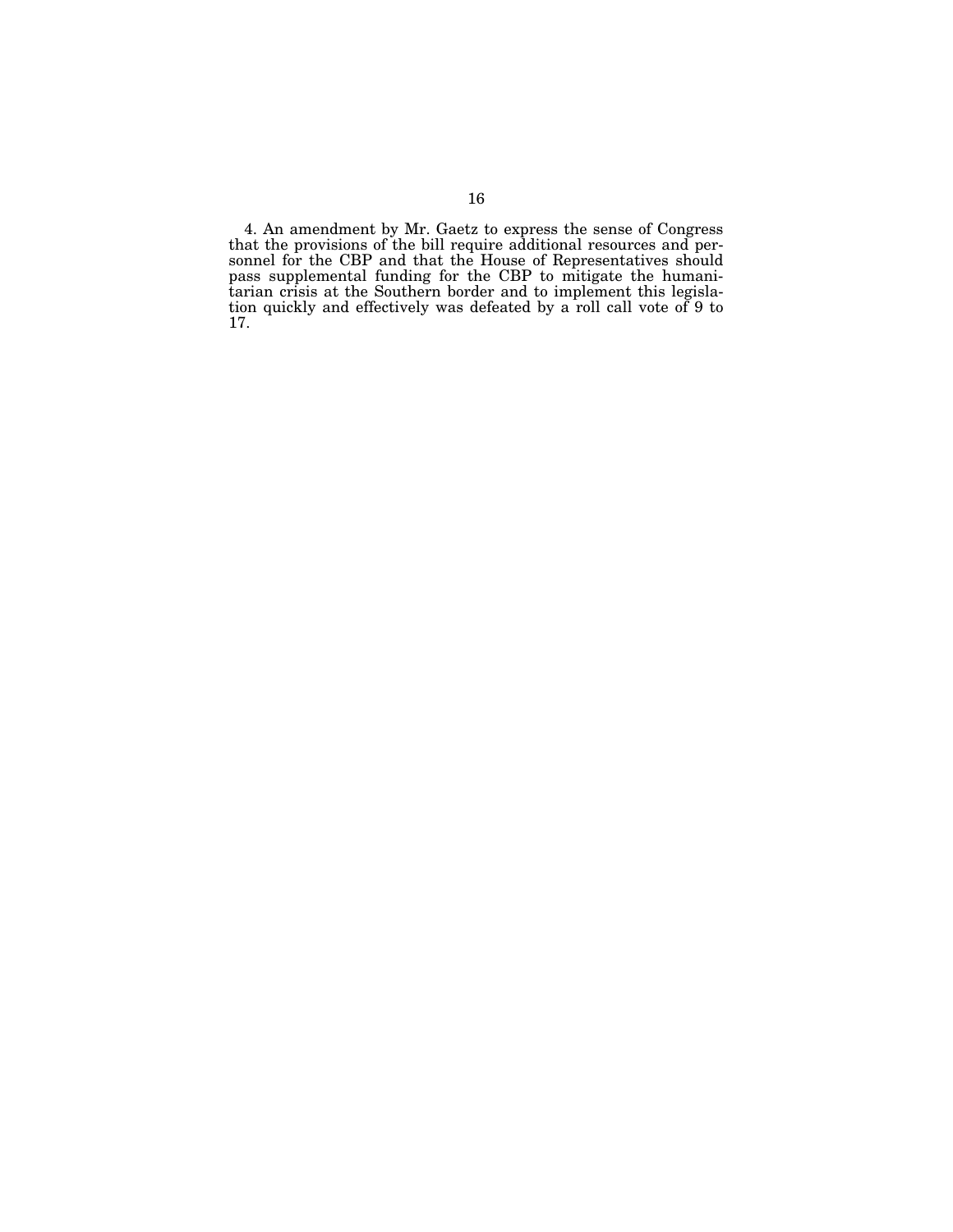Roll Call No.<br>**COMMITTEE ON THE JUDICIARY** *House of Representatives*  <sup>116</sup><sup>\*</sup> Congress<br>Amendment # L. ( b) to AlWA ANS offered by Rep.  $AY$ Jerrold Nadler (NY-10)<br>
Zoe Loferen (CA-19)  $Z$ oe Lofgren (CA-19)<br>
Sheila Jackson Lee (TX-18) Sheila Jackson Lee (TX-18) Steve Cohen (TN-09) Hank Johnson (GA-04) Ted Deutch (FL-02) Karen Bass (CA-37) D PASSED Cedric Richmond (LA-02) Hakeem Jeffries (NY-08) David Cicilline (RI-01) David Cicilline (KL-01)<br>Eric Swalwell (CA-15)<br>Ted Lieu (CA-33)  $\boxed{\phantom{1}}$  FAILED Jamie Raskin (MD-08) Jamie Raskin (MD-08)<br>Pramila Jayapal (WA-07)<br>Val Demings (FL-10) Lou Correa (CA-46) Mary Gay Scanlon (PA-05) Sylvia Garcia (TX-29)<br>Joseph Neguse (CO-02) Hakeem Jeffries (NY-08)<br>
David Cicilline (RI-01)<br>
Eric Swalwell (CA-15)<br>
Ted Lieu (CA-33)<br>
Jamie Raskin (MD-08)<br>
Pramila Jayapal (WA-07)<br>
Val Demings (FL-10)<br>
Lou Correa (CA-46)<br>
Mary Gay Scanlon (PA-05)<br>
Sylvia García (TX .<br>پيد 6) and  $\sim$   $\sim$   $\sim$   $\sim$   $\sim$   $\sim$ Madeleine Dean (PA-04) / Madeleine Dean (PA-04)<br>
Debbie Mucarsel-Powell (FL-26)<br>
Veronica Escobar (TX-16)<br>
Doug Collins (GA-27)<br>
James F. Sensenbrenner (W1-05) Debbie Mucarsel-Powell (FL-26)<br>Veronica Escobar (TX-16)<br>Doug Collins (GA-27) James F. Sensenbrenner (WI-05)<br>Steve Chabot (OH-01) Louie Gohmert (TX-01) Jim Jordan (OH-04) Ken Buck  $(\overrightarrow{CO-04})$ John Ratcliffe (TX-04) Martha Roby (AL-02) Matt Gaetz (FL-01) Mike Johnson (LA-04) Andy Biggs  $(AZ-05)$  . Tom McClintock (CA-04) Debbie Lesko (AZ-08) Guy Reschenthaler (PA-14) ../ Ben Cline  $(VA-06)$ Kelly Armstrong (ND-AL)

TOTAL AYES NOS

AYES NOS PRES.

Greg Steube (FL-17)

17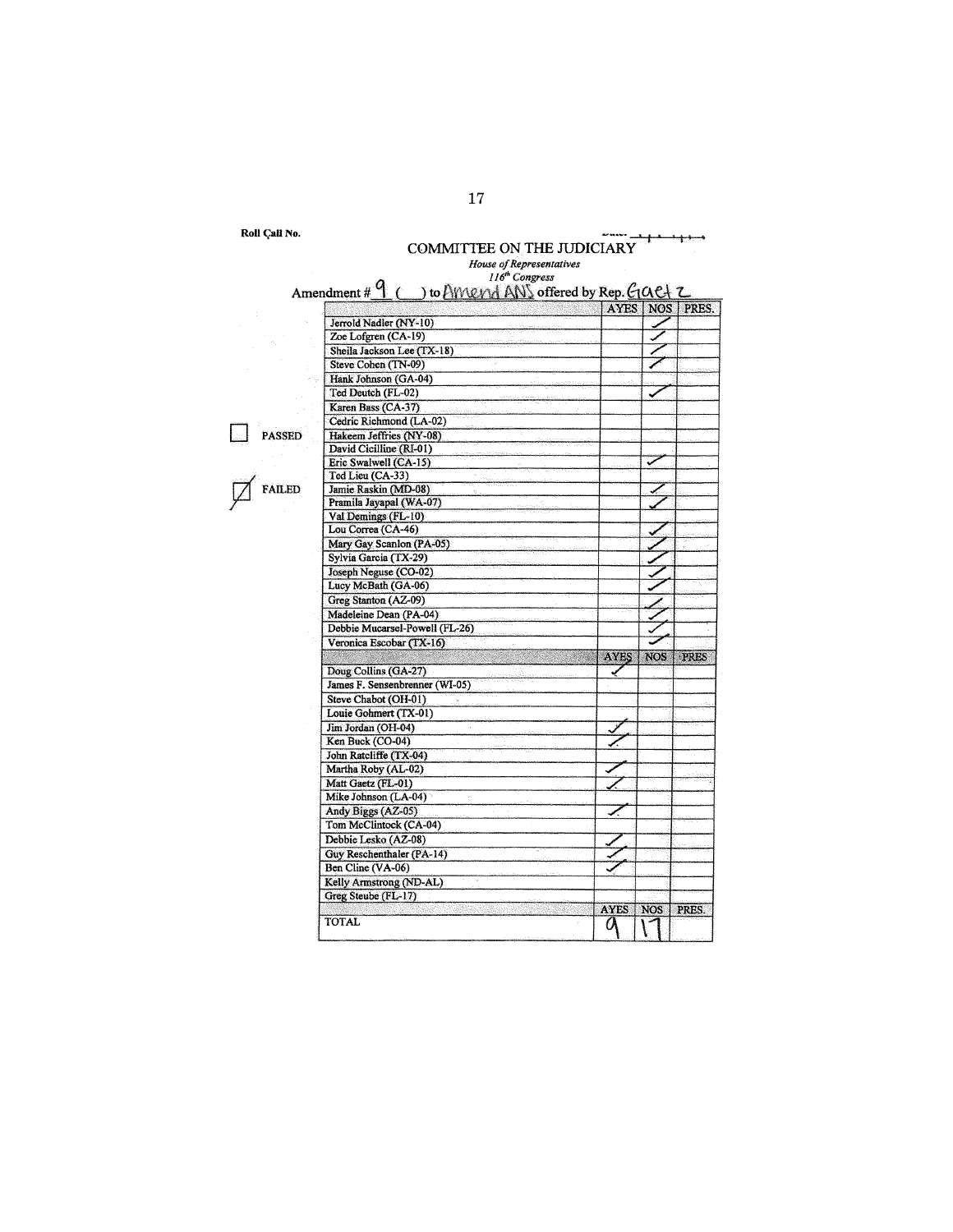5. Motion to report H.R. 3239, as amended, was agreed to by a roll call vote of 18 to 13.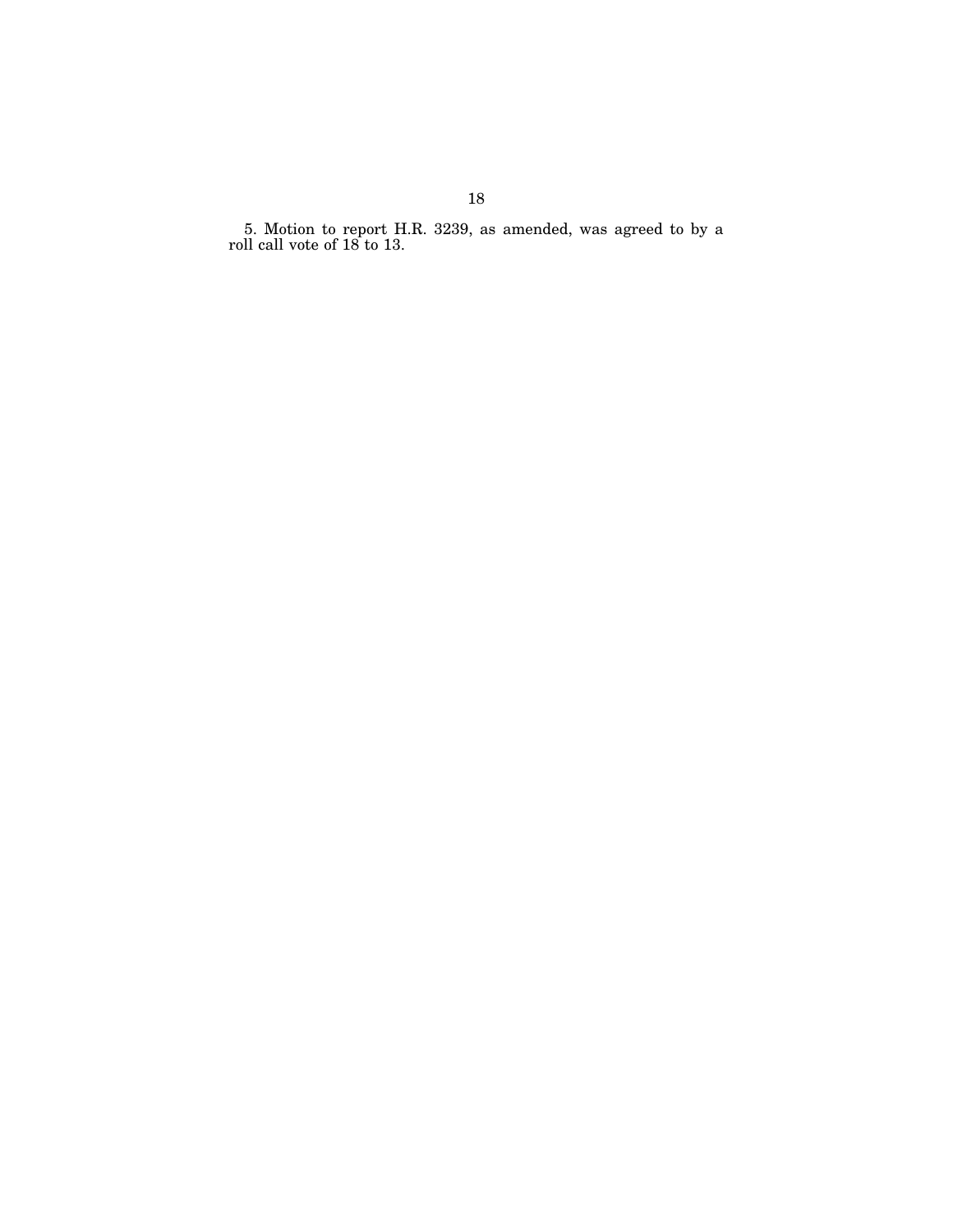Roll Call No.

 $\bar{\gamma}$ 

# **uate:** <u>**111 111 1**</u> COMMITTEE ON THE JUDICIARY *House of Representatives I I* tl' *Congress*

# Final Passage on HR 3239 as Amended

|               |                                |             | AYES   NOS       | PRES.       |  |
|---------------|--------------------------------|-------------|------------------|-------------|--|
|               | Jerrold Nadler (NY-10)         |             |                  |             |  |
|               | Zoe Lofgren (CA-19)            |             |                  |             |  |
|               | Sheila Jackson Lee (TX-18)     |             |                  |             |  |
|               | Steve Cohen (TN-09)            |             |                  |             |  |
|               | Hank Johnson (GA-04)           |             |                  |             |  |
|               | Ted Deutch (FL-02)             |             |                  |             |  |
|               | Karen Bass (CA-37)             |             |                  |             |  |
|               | Cedric Richmond (LA-02)        |             |                  |             |  |
| <b>SSED</b>   | Hakeem Jeffries (NY-08)        |             |                  |             |  |
|               | David Cicilline (RI-01)        |             |                  |             |  |
|               | Eric Swalwell (CA-15)          |             |                  |             |  |
|               | Ted Lieu (CA-33)               |             |                  |             |  |
| <b>FAILED</b> | Jamie Raskin (MD-08)           |             |                  |             |  |
|               | Pramila Jayapal (WA-07)        |             |                  |             |  |
|               | Val Demings (FL-10)            |             |                  |             |  |
|               | Lou Correa (CA-46)             |             |                  |             |  |
|               | Mary Gay Scanlon (PA-05)       |             |                  |             |  |
|               | Sylvia Garcia (TX-29)          |             |                  |             |  |
|               | Joseph Neguse (CO-02)          |             |                  |             |  |
|               |                                |             |                  |             |  |
|               | Lucy McBath (GA-06)            |             |                  |             |  |
|               | Greg Stanton (AZ-09)           |             |                  |             |  |
|               | Madeleine Dean (PA-04)         |             |                  |             |  |
|               | Debbie Mucarsel-Powell (FL-26) |             |                  |             |  |
|               | Veronica Escobar (TX-16)       |             |                  |             |  |
|               |                                | <b>AYES</b> | <b>NOS</b>       | <b>PRES</b> |  |
|               | Doug Collins (GA-27)           |             |                  |             |  |
|               | James F. Sensenbrenner (WI-05) |             |                  |             |  |
|               | Steve Chabot (OH-01)           |             |                  |             |  |
|               | Louie Gohmert (TX-01)          |             | ್                |             |  |
|               | Jim Jordan (OH-04)             |             |                  |             |  |
|               | Ken Buck (CO-04)               |             |                  |             |  |
|               | John Ratcliffe (TX-04)         |             |                  |             |  |
|               | Martha Roby (AL-02)            |             |                  |             |  |
|               | Matt Gaetz (FL-01)             |             |                  |             |  |
|               | Mike Johnson (LA-04)           |             |                  |             |  |
|               | Andy Biggs (AZ-05)             |             | بر               |             |  |
|               | Tom McClintock (CA-04)         |             |                  |             |  |
|               | Debbie Lesko (AZ-08)           |             |                  |             |  |
|               | Guy Reschenthaler (PA-14)      |             |                  |             |  |
|               | Ben Cline (VA-06)              |             |                  |             |  |
|               | Kelly Armstrong (ND-AL)        |             |                  |             |  |
|               | Greg Steube (FL-17)            |             |                  |             |  |
|               |                                | <b>AYES</b> | <b>NOS</b>       | PRES.       |  |
|               | <b>TOTAL</b>                   |             | $\hat{\Omega}_Z$ |             |  |

 $\tau_{\rm{g}}$  is

19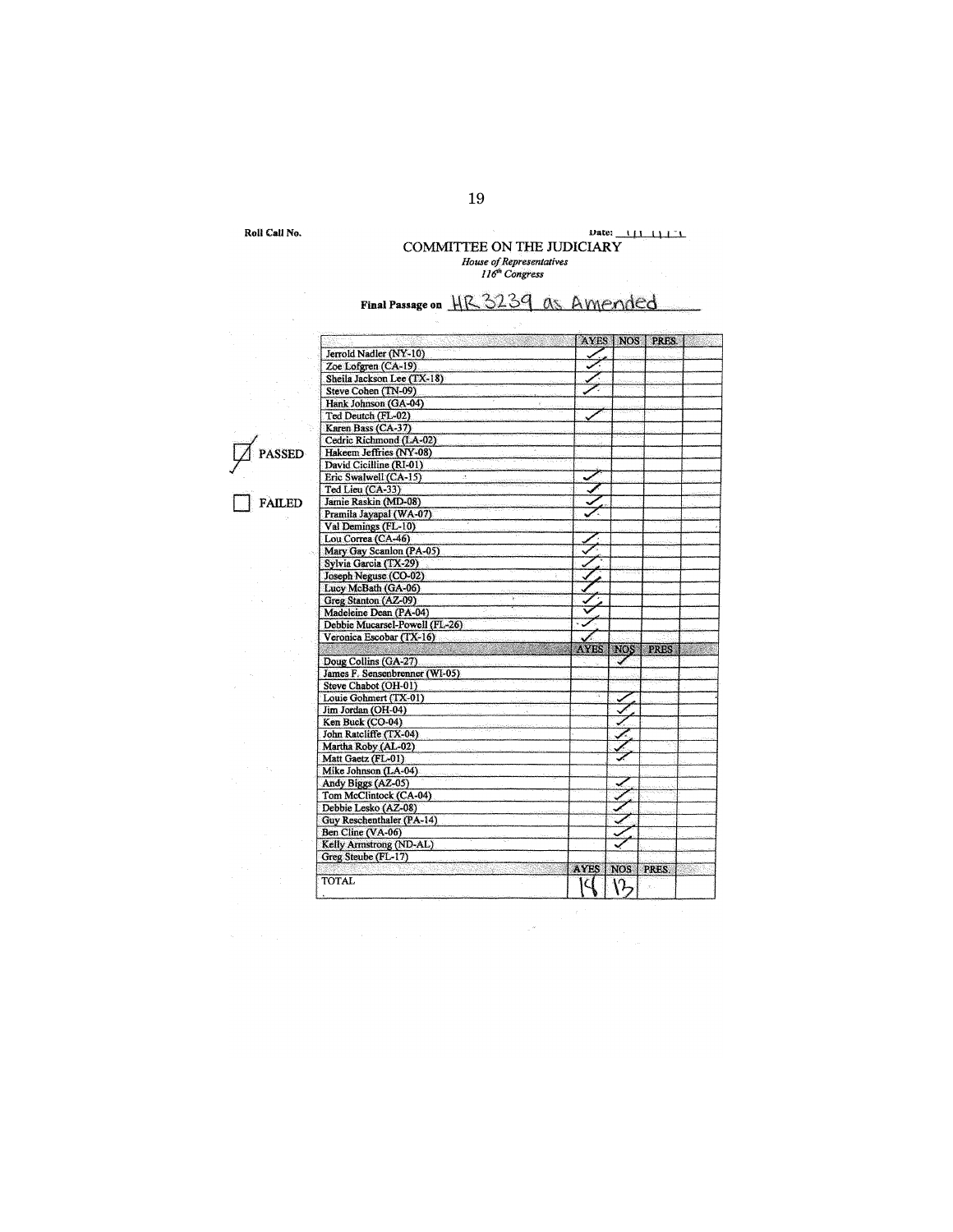## **Committee Oversight Findings**

In compliance with clause  $3(c)(1)$  of rule XIII of the Rules of the House of Representatives, the Committee advises that the findings and recommendations of the Committee, based on oversight activities under clause  $2(b)(1)$  of rule X of the Rules of the House of Representatives, are incorporated in the descriptive portions of this report.

## **New Budget Authority and Tax Expenditures and Congressional Budget Office Cost Estimate**

With respect to the requirements of clause  $3(c)(2)$  of rule XIII of the Rules of the House of Representatives and section 308(a) of the Congressional Budget Act of 1974 and with respect to requirements of clause  $(3)(c)(3)$  of rule XIII of the Rules of the House of Representatives and section 402 of the Congressional Budget Act of 1974, the Committee has requested but not received a cost estimate for this bill from the Director of Congressional Budget Office. The Committee has requested but not received from the Director of the Congressional Budget Office a statement as to whether this bill contains any new budget authority, spending authority, credit authority, or an increase or decrease in revenues or tax expenditures.

## **Duplication of Federal Programs**

No provision of H.R. 3239 establishes or reauthorizes a program of the federal government known to be duplicative of another federal program, a program that was included in any report from the Government Accountability Office to Congress pursuant to section 21 of Public Law 111–139, or a program related to a program identified in the most recent Catalog of Federal Domestic Assistance.

## **Performance Goals and Objectives**

The Committee states that pursuant to clause  $3(c)(4)$  of rule XIII of the Rules of the House of Representatives, H.R. 3239 would require CBP to ensure that its border facilities are equipped to meet and deliver basic humanitarian standards of care for detained individuals, including families and children.

### **Advisory on Earmarks**

In accordance with clause 9 of rule XXI of the Rules of the House of Representatives, H.R. 3239 does not contain any congressional earmarks, limited tax benefits, or limited tariff benefits as defined in clause 9(d), 9(e), or 9(f) of Rule XXI.

#### **Section-by-Section Analysis**

The following discussion describes the bill as reported by the Committee.

*Sec. 1. Short Title.* Section 1(a) sets forth the short title of the bill as the ''Humanitarian Standards for Individuals in Customs and Border Protection Custody Act''. Section 1(b) sets forth the table of contents for the Act.

*Sec. 2. Initial Health Screening Protocol.* Section 2(a) requires the Commissioner of U.S. Customs and Border Protection (CBP), in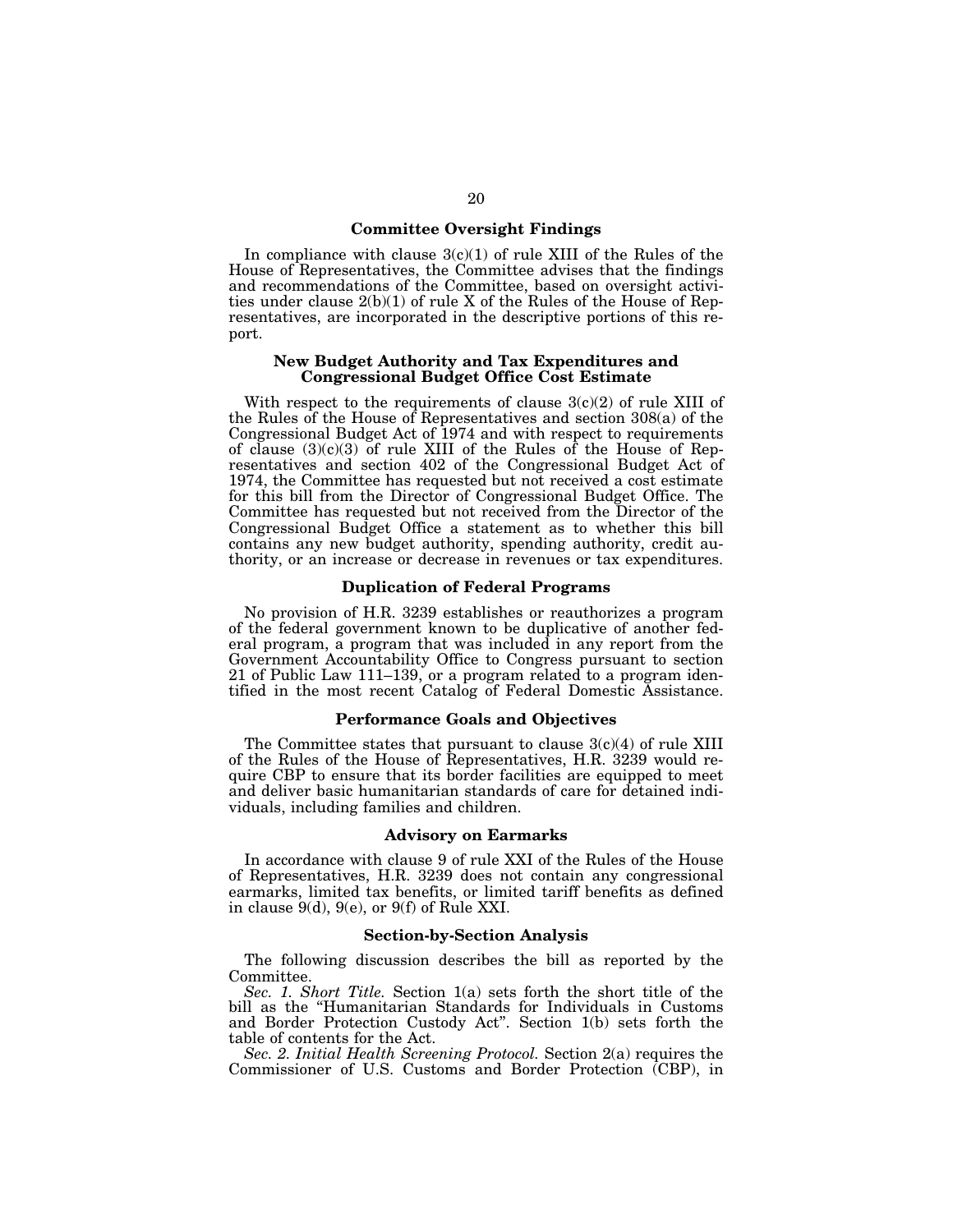consultation with the Secretary of Health and Human Services, the Administrator of the Health Resources and Services Administration, and nongovernmental experts in the delivery of health care in humanitarian crises and the delivery of health care to children, to develop guidelines for the provision of health screenings and medical care for individuals in CBP custody.

Section 2(b) states that each individual in CBP custody shall receive an in-person screening by a licensed medical professional to assess and identify any illness, condition, or trauma-related symptoms, including the identification of acute conditions and high-risk vulnerabilities, and ensure that appropriate care is provided.

Section  $2(c)$  describes the screening process, which must include: an interview and intake questionnaire; screening of vital signs; screening of blood glucose, for known or suspected diabetics; weight assessment of detainees under 12 years of age; a physical exam; and a risk assessment and the development of a plan for monitoring and care, as appropriate. The medical professional must review any prescribed medications in the possession of the detainee to determine if the medication may be kept by the detainee, stored by CBP for use as prescribed, or maintained with the detainee's property. Detainees may not be denied the use of necessary and appropriate medication to manage an illness.

Section 2(d) states that, in general, detainees are to receive a health screening within 12 hours of arrival at a CBP facility. The following high-priority populations are to receive a health screening within six hours of arrival: detainees who reasonably self-identify as having a medical condition that requires prompt attention; detainees exhibiting signs of acute or potentially severe physical or mental illness, or who otherwise have an acute or chronic physical or mental illness or disability; pregnant women; children; and elderly detainees.

Section 2(e) states that if the initial health screening reveals vital sign measurements significantly outside of normal ranges, or if the detainee is identified as high-risk or in need of medical intervention, the detainee shall be provided with an in-person or technology-facilitated medical consultation with a licensed emergency care professional. The detainee will be re-evaluated within 24 hours and monitored thereafter as determined by an emergency care professional. Detainees must be cleared to travel before they can be transported. Detainees who have experienced physical or sexual violence or who have experienced events that may cause severe trauma or toxic stress shall be provided access to basic psychological assistance.

Section 2(f) requires CBP to provide detainees with interpretation services during the screening and follow-up procedures, and inform detainees that such services are available.

Section 2(g) requires CBP to have chaperones available during medical screenings and examinations in accordance with American Medical Association guidelines.

Section 2(h) requires CBP to document health screenings and any medical care provided, and to provide such documents to an individual who receives a health screening and subsequent medical treatment upon their release from CBP custody.

Section 2(i) requires each CBP facility where detainees are first transported to have: a private space to conduct health screenings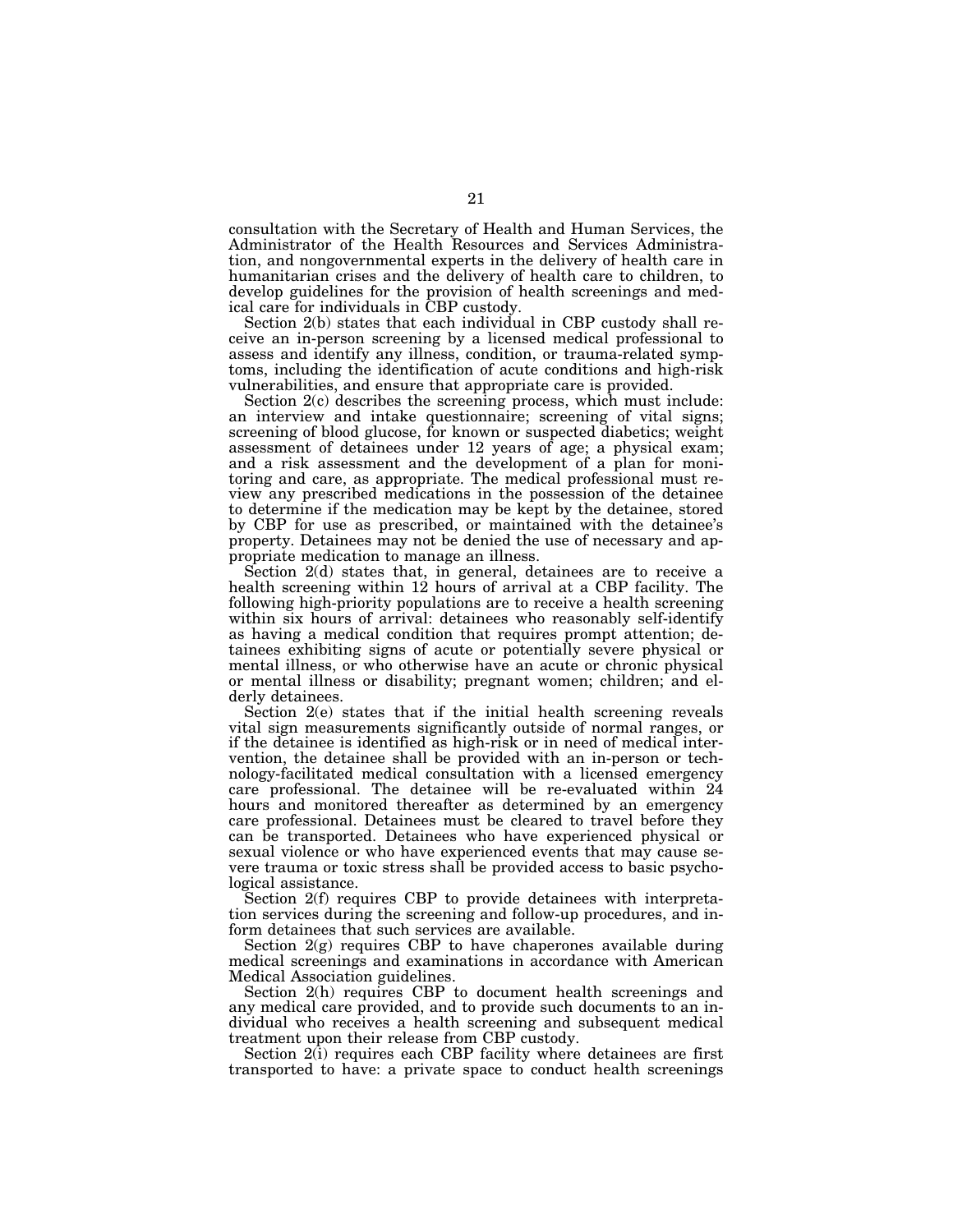and follow-up care; all necessary equipment to conduct the health screening and follow-up care, to treat trauma, provide emergency care, and prevent the spread of communicable diseases; basic overthe-counter medications for all ages; and transportation to a medical facility in the case of a medical emergency, or an on-call service with the ability to arrive at the CBP facility within 30 minutes.

Section 2(j) requires each CBP facility where detainees are first transported to have at least one licensed medical professional to conduct health screenings on site. Other personnel who are or may be necessary for carrying out the functions described in this section such as licensed emergency care professionals, specialty physicians, interpreters, and chaperones–shall be located on site to the extent practicable, or if not practicable, shall be available on call.

Section 2(k) requires all medical assessments and procedures to be conducted in accordance with ethical guidelines in the applicable medical field and with respect for human dignity.

*Sec. 3. Water, Sanitation, and Hygiene.* Section 3 requires CBP to ensure that detainees have access to: at least one gallon of drinking water per person per day; a private, safe, clean, and reliable toilet with proper waste disposal and a hand washing station (one toilet per every 12 male detainees; one toilet per every eight female detainees); a clean diaper changing facility; the opportunity to bathe daily in a private and secure shower; products to maintain basic personal hygiene including but not limited to soap, toothbrush, toothpaste, feminine products, and diapers.

*Sec. 4. Food and Nutrition.* Section 4 requires CBP to provide detainees with access to three meals a day, with accomodations for dietary needs or restrictions (at least 2,000 calories a day for adults and an age- and weight-appropriate number of calories for children under the age of 12).

*Sec. 5. Shelter.* Section 5 requires CBP to ensure that each facility at which an individual is detained meets the following requirements: (1) males and females shall be detained separately; (2) minor children who arrive with an adult relative or legal guardian shall be detained with the relative or guardian, unless there are safety or security concerns; (3) children who arrive without an adult relative or legal guardian (or who are separated from an adult relative or guardian because of safety or security concerns) shall not be detained with adults; (4) detainees with a temporary or permanent disabililty shall be held in an accessible location and in a manner that provides safety, comfort, and security, with accomodations provided as needed; (5) detainees may not be placed in a room for any period of time if placement would exceed the room's maximum occupancy level; (6) detainees shall be provided temperature-appropriate clothing and bedding; (7) facilities must be well-lit and ventilated and kept at comfortable temperature levels; (8) detainees who are held more than 48 hours must have outdoor access during daylight hours for 1 hour per day; (9) detainees shall have the ability to practice their religion; (10) detainees shall have access to lighting and noise levels that are safe and conducive for sleeping throughout the night; (11) CBP shall follow medical standards to isolate and prevent communicable diseases and ensure the safety of individuals who identify as lesbian, gay, bisexual, transgender, or intersex; and (12) facilities shall have video-moni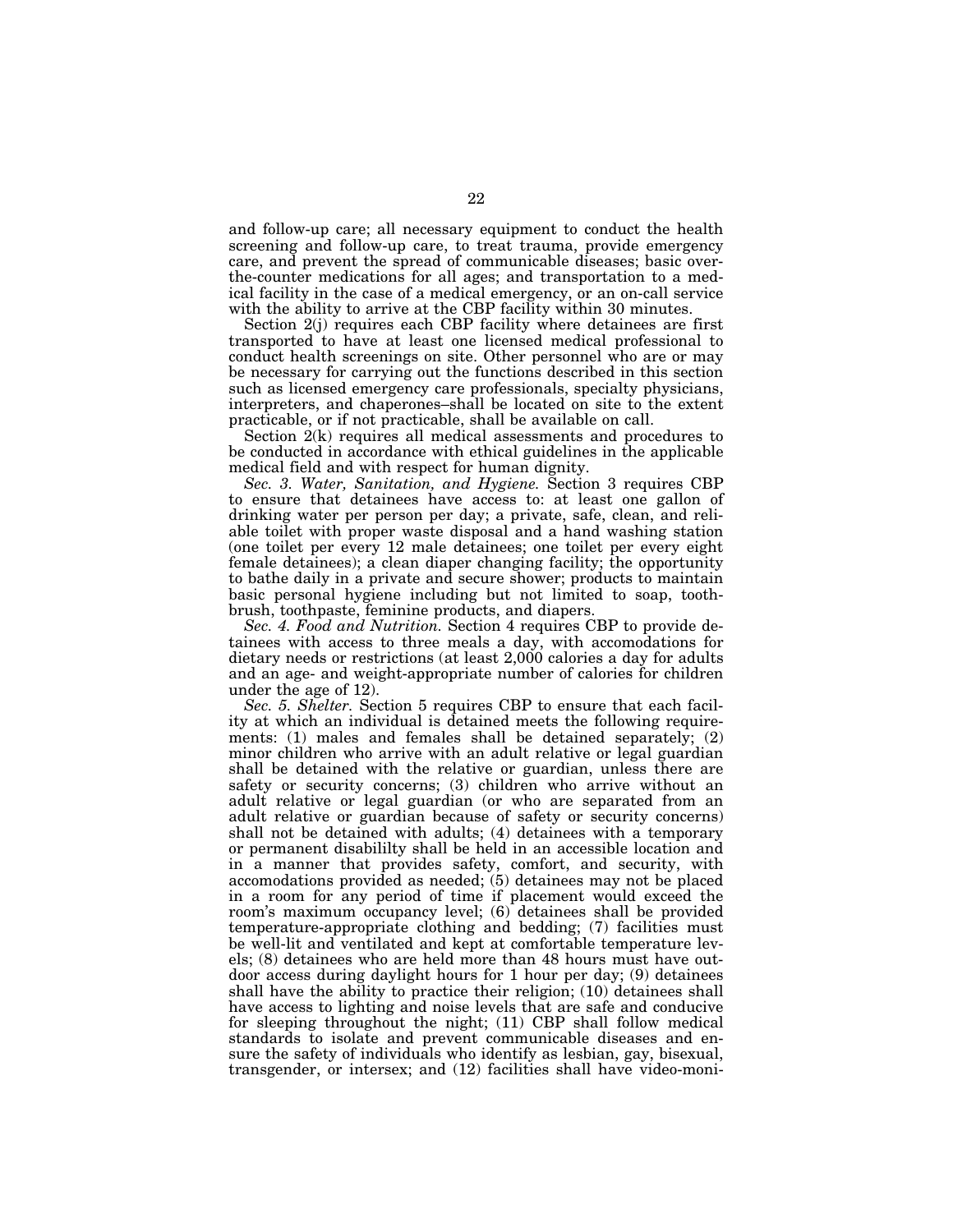toring to provide for the safety of detainees and to prevent sexual abuse and physical harm of vulnerable detainees.

Recordings from video monitoring devices shall be preserved for 90 days, and facilities must maintain certified records that video monitoring equipment is properly working at all times. CBP must also ensure that language-appropriate Detainee Bill of Rights information is posted or otherwise made available to detainees.

*Sec. 6. Coordination and Surge Capacity.* Section 6 requires CBP to enter into memoranda of understanding with appropriate federal agencies and applicable emergency government relief services—as well as contracts with health care, public health, social work, and transportation professionals—to address surge capacity and ensure compliance with the Act.

*Sec. 7. Training.* Section 7 requires the training of CBP personnel on humanitarian response protocols and standards; indicators of physical and mental illness, and medical distress in children and adults; indicators of child sexual exploitation and effective responses to missing migrant children; and procedures to report incidents of suspected child sexual abuse and exploitation.

*Sec. 8. Interfacility Transfer of Care.* Section 8 requires CBP to ensure that responsibility of care is transferred from a medical facility or emergency department to a CBP licensed health care provider. The accepting healthcare provider shall review all relevant records from the prior facility to assess the safety of the discharge and transfer, and to provide necessary follow-up care.

*Sec. 9. Implementation Plan.* Section 9 requires the Secretary of Homeland Security to submit a plan to Congress 60 days after the date of enactment, delineating the timeline, process, and challenges of carrying out these requirements, and to implement the Act's requirements not later than 6 months after the date of enactment.

*Sec. 10. Contractor Compliance.* Section 10 requires the Secretary of Homeland Security to ensure that contract personnel carry out the Act's requirements.

*Sec. 11. Inspections.* Section 11 requires the DHS Office of Inspector General to conduct unannounced inspections of CBP ports of entry, border patrol stations, and other detention facilities administered by CBP or CBP contractors and to submit the results and other reports related to custody operations to Congress. No Member of Congress may be denied access to a facility owned or operated by CBP.

*Sec. 12. GAO Report.* Section 12 requires the Government Accountability Office to commence a study no later than six months after the date of enactment on the management and oversight of ports of entry, border patrol stations, and other CBP detention facilities, as well as the extent to which CBP personnel engage in abusive, profane, or harassing conduct, or other conduct evidencing hatred or prejudice in carrying out the Act, including on social media platforms, and report to Congress within 1 year on the results of the study.

*Sec. 13. Rule of Construction.* Section 13 states that nothing in this Act may be construed to authorize CBP to detain individuals for longer than 72 hours.

*Sec. 14. Definitions.* Section 14 defines the following terms: interpretation services; child; and U.S. Customs and Border Protection facility.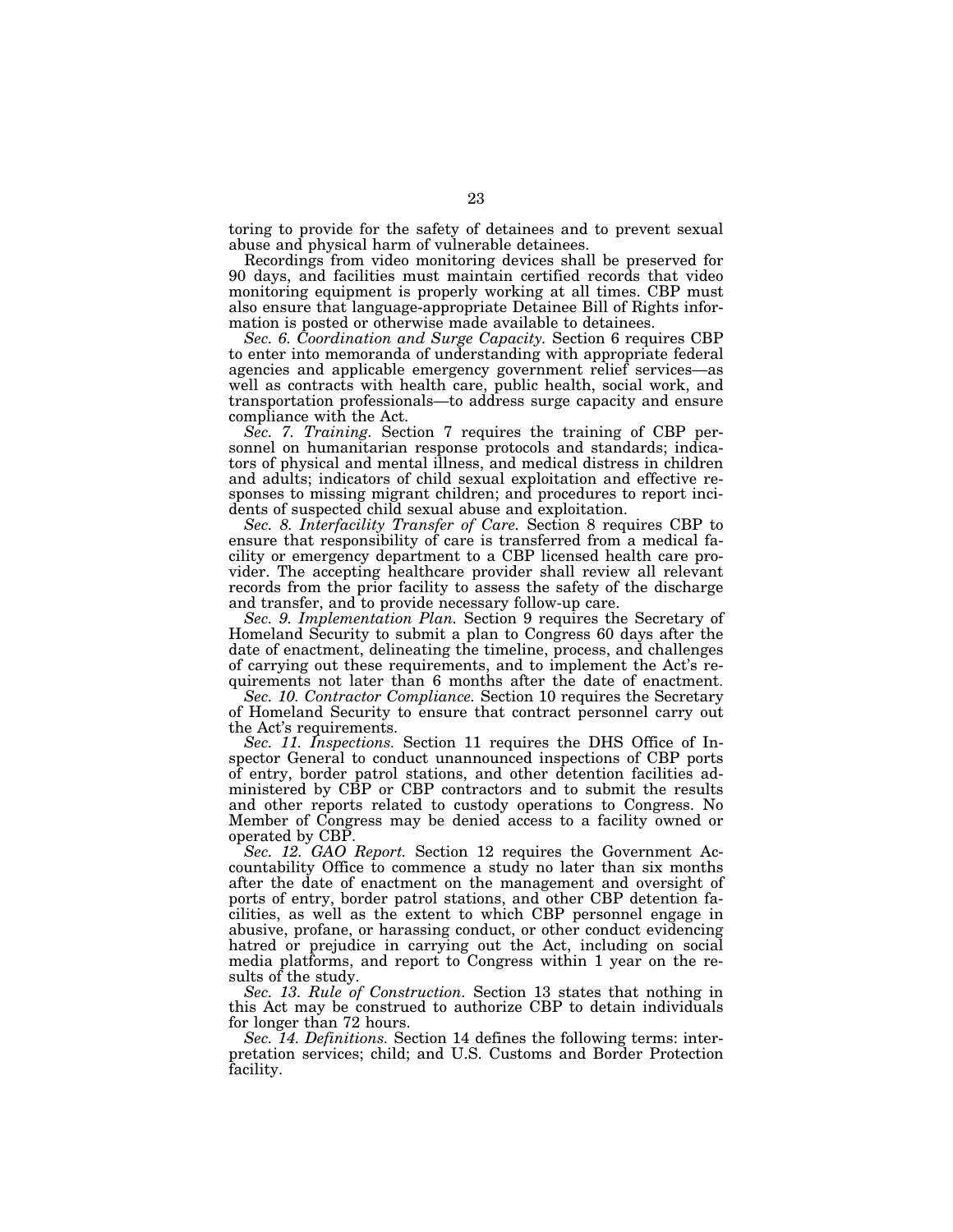#### Committee Correspondence

BENNIE G. THOMPSON, MISSISSIPPI<br>CHA(RMAN





## (One Nundred Sixteenth Congress Committee on Homeland Security U.S. House of Representatives Washinaton, DC 20515

July 18,2019

The Honorable Jerrold Nadler Chairman Committee on the Judiciary 2138 Rayburn House Office Building U.S. House of Representatives Washington, DC 20515

Dear Chairman Nadler:

I write to you regarding H.R. 3239, the "Humanitarian Standards for Individuals in Customs and Border Protection Custody Act."

H.R. 3239 contains provisions that fall within the jurisdiction of the Committee on Homeland Security. I recognize and appreciate your desire to bring this legislation before the House in an expeditious manner and, accordingly, I will not seek a sequential referral of the bilL However, agreeing to waive consideration of this bill should not be construed as the Committee on Homeland Security waiving, altering, or otherwise affecting its jurisdiction over subject matters contained in the bill which fall within its Rule X jurisdiction.

Further, I request your support for the appointment of Homeland Security conferees during<br>any House-Senate conference convened on this or similar legislation. I also ask that a copy of this letter and your response be included in the legislative report on H.R. 3239 and in the *Congressional Record* during floor consideration of this bill.

I look forward to working with you as we prepare to pass this important legislation.

Sincerely,

Sincerely,<br>Bennie G. Thompson<br>Chairman Chairman

cc: The Honorable Nancy Pelosi, Speaker The Honorable Michael Rogers, Ranking Member The Honorable Tom Wickham, Parliamentarian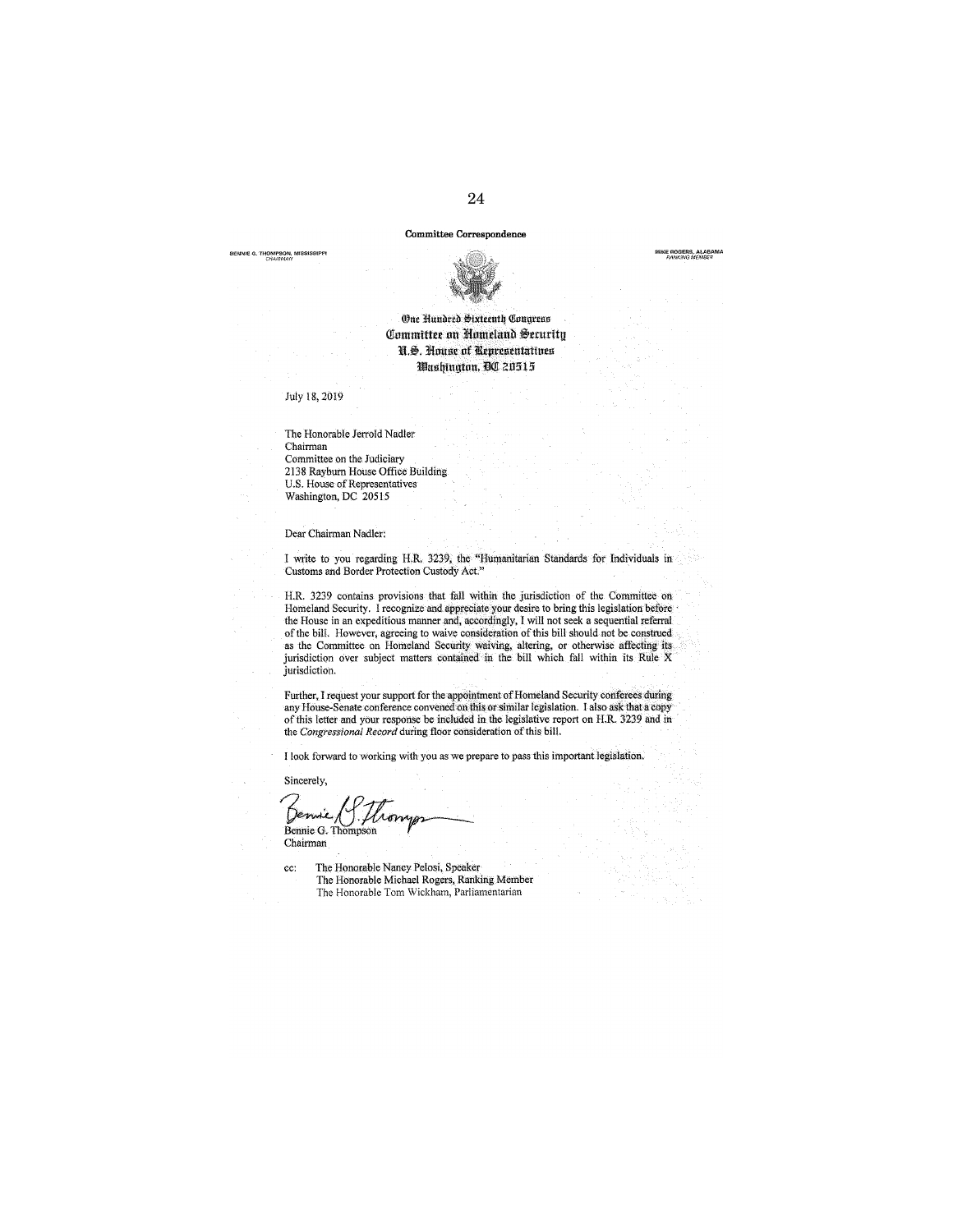JERROLD NADLER, New York

#### OOUG COLLINS, Georgia<br>• PANKING MINORITY MEMBER

# m:.\$. **li)ous>e of l\epres>entattbes**

**l.tommittee on tbc** *31ubiciatp* 

Wlashington, DC 20515-6216 One Hundred Sixteenth Congress

July !8, 2019

The Honorable Bennie G. Thompson Chairman Committee on Homeland Security U.S. House of Representatives H2-176 Ford House Office Building Washington, DC 20515

Dear Mr. Chairman:

Thank you for your letter regarding H.R. 3239, the "Humanitarian Standards for Individuals in Customs and Border Protection Custody Act." The House Committee on the Judiciary recognizes that the Committee on Homeland Security has a jurisdictional interest in H.R. 3239, and I appreciate your effort to allow this bill to be considered on the House floor

I concur with you that forgoing action on the bill does not in any way prejudice the Committee on Homeland Security with respect to its jurisdictional prerogatives on this bill or similar legislation in the future, and I would support your efforts to seek appointment of an appropriate number of conferees to any House- Senate conference involving this legislation.

I will include our letters on H.R. 3239 in the *Congressional Record* during floor consideration of this bill. I look forward to working with you on this legislation and other matters of great importance to this nation.

Sincerely,

enold Nadler Jerrold Nadler Chairman

c: The Honorable Douglas Collins, Ranking Member The Honorable Thomas J. Wickham, Jr., Parliamentarian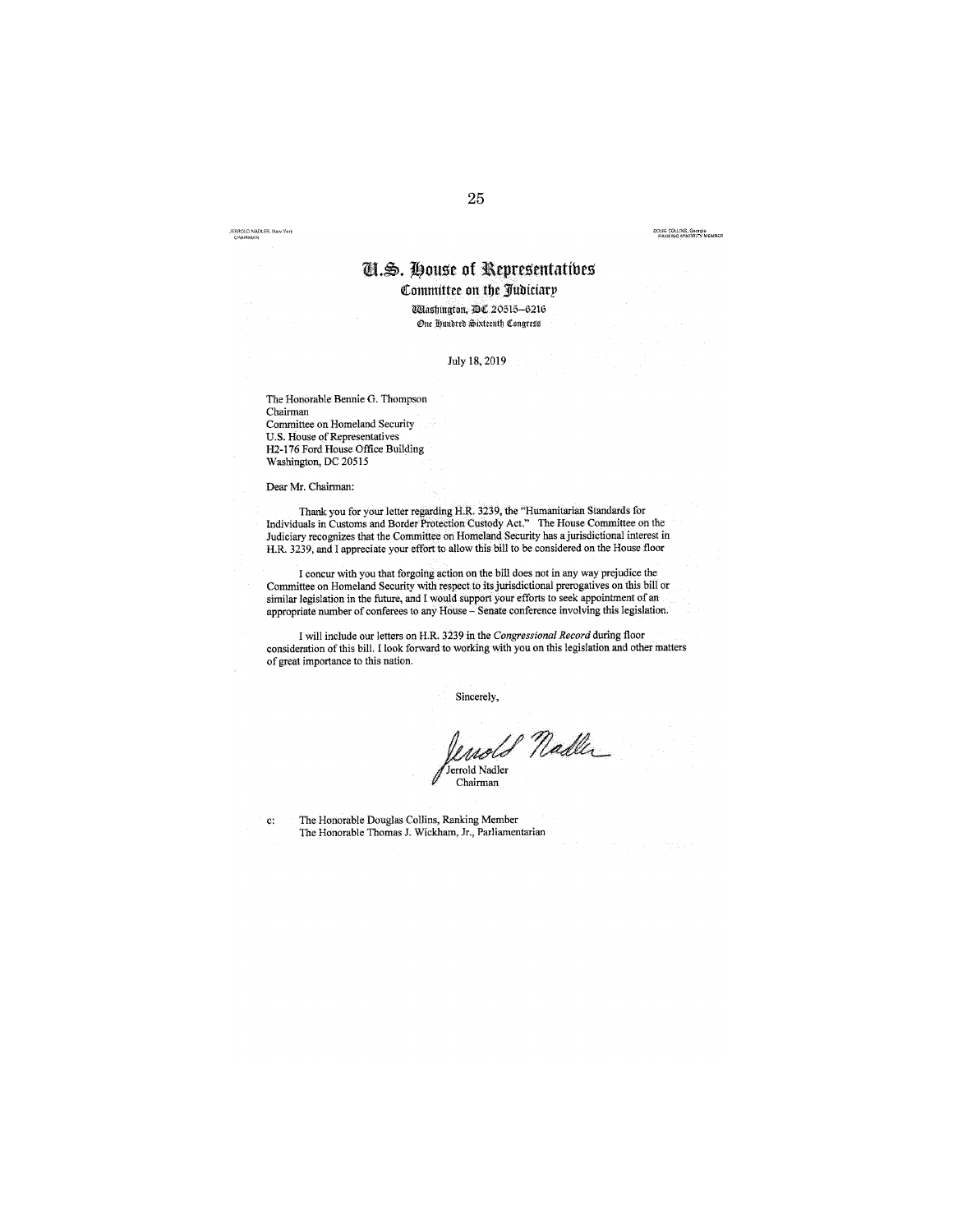## **Dissenting Views**

H.R. 32391 would impose burdensome—and in many cases impossible—standards of care onto hundreds of U.S. Customs and Border Protection ("CBP") facilities across the country. As the men and women of CBP confront the realities of an unprecedented crisis, H.R. 3239 would require the provision of extensive medical screenings and follow-up health care at any CBP facility where individuals are detained or transported after their initial encounter with CBP. It would also impose certain standards with respect to facilities, nutrition, and sanitation. The requirements of this bill are onerous, applicable to hundreds of diverse facilities in both urban and remote regions, and would be impossible to implement within the 6 month time-frame required by the bill.

Under H.R. 3239, all aliens entering CBP custody would receive an extensive medical assessment 2—essentially a full physical which must take place in "a private space that provides a comfortable and considerate atmosphere for the patient . . ."<sup>3</sup> The assessment must include ''an interview and the use of a standardized medical intake questionnaire or the equivalent," "screening of vital signs, including pulse rate, body temperature, blood pressure, oxygen saturation, and respiration rate," "screening for blood glucose for known or suspected diabetics," "weight assessment of detainees under 12 years of age," "a physical examination," and "a risk-assessment and the development of a plan for monitoring and care, when appropriate." $4$  In addition to providing interpreters, CBP must also ensure ''chaperones'' are present during these screenings.<sup>5</sup> CBP medical personnel must document these physicals and provide those medical records to detainees upon release or transfer from custody.6 These screenings must occur within 12 hours of a detainee's arrival at a CBP facility, but not later than 6 hours in the case of a ''high priority individual''.7

In addition to the licensed medical professionals necessary to conduct the initial health screenings, who must be located on site, the bill states the following personnel ''*shall be located on site to the extent practicable*'' at each CBP facility: ''licensed emergency care professionals, specialty physicians (including physicians specializing in pediatrics, family medicine, obstetrics and gynecology, geriatric medicine, internal medicine, and infectious diseases), nurse practitioners, other nurses, physician assistants, licensed social workers, mental health professionals, public health professionals, dieticians, interpreters, and chaperones . . . "<sup>8</sup> CBP is also required to ensure access to ''psychological assistance'' for individuals ''who have experienced events that may cause severe trauma or toxic stress . . .<sup>\*</sup><sup>9</sup> Moreover, CBP facilities are required to have, on location, ''[a]ll necessary and appropriate medical equipment and facilities to conduct the health screenings and follow-up care

<sup>1</sup> Amendment in the Nature of a Substitute to H.R. 3239, as amended by the Lofgren Man-ager's Amendment, 116th Cong. (Humanitarian Standards for Individuals in Customs and Borager s Amendment, 116th Contraction Custody Act).<br>  ${}^{2}Id.$  at § 2(c).<br>  ${}^{3}Id.$  at § 2(i)(1).<br>  ${}^{4}Id.$  at § 2(i)(1).<br>  ${}^{4}Id.$  at § 2(i)(1).<br>  ${}^{5}Id.$  at § 8(f) and (g).<br>  ${}^{6}Id.$  at § 2(h).<br>  ${}^{7}Id.$  at § 2(a).<br>  ${}^{8}Id$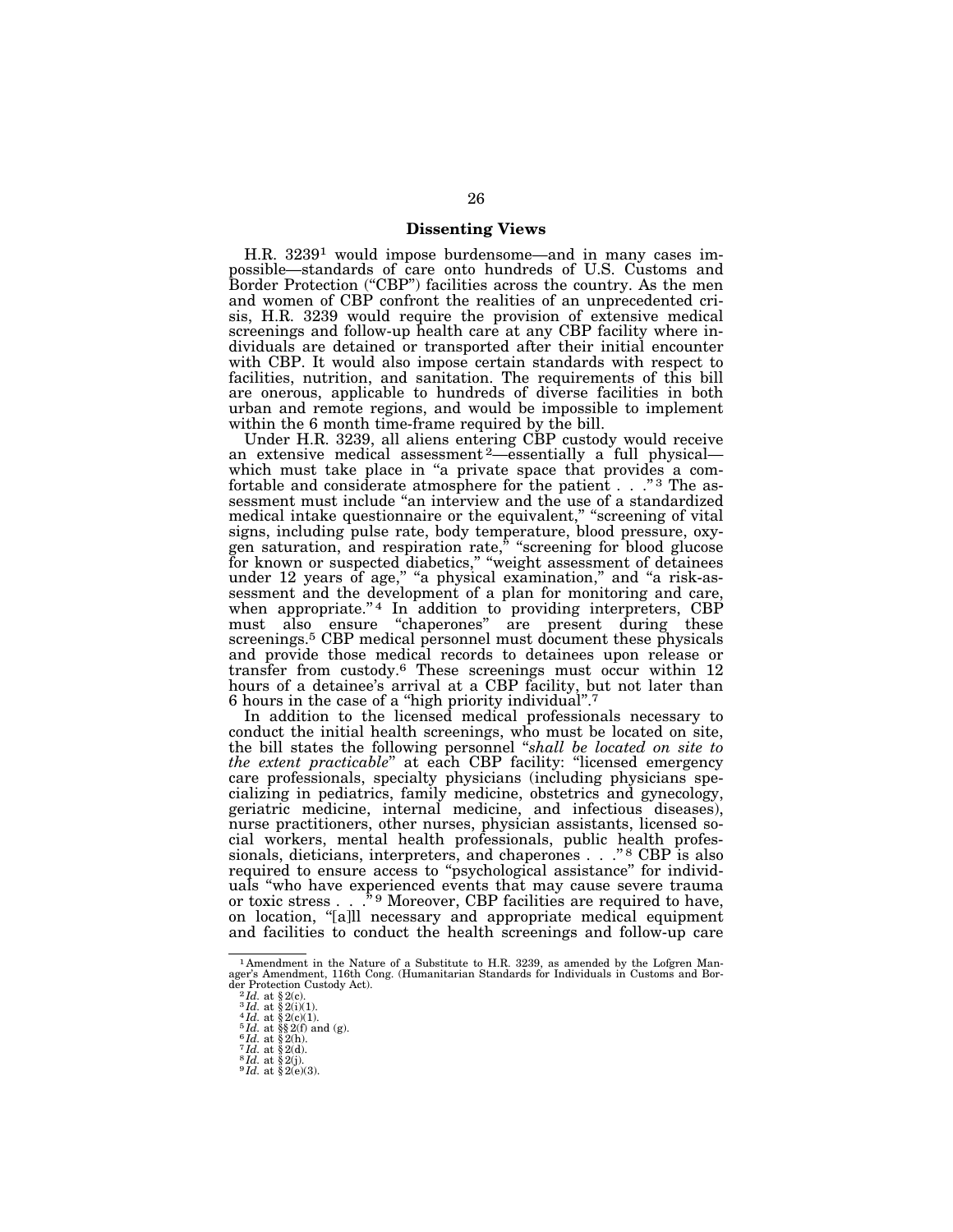required under [Section 2 of the bill], to treat trauma, to provide emergency care, including resuscitation of individuals of all ages, and to prevent the spread of communicable diseases."<sup>10</sup> CBP is also required to have ''[a]ppropriate transportation to medical facilities in the case of a medical emergency, or an on-call service with the ability to arrive at the CBP facility within 30 minutes."<sup>11</sup> CBP would also be required to transport individuals for follow-up care if they are discharged from another medical facility.12

During the markup, Republicans pointed out at least some Veterans Affairs hospitals do not have specialty physicians located on site, and referrals can take weeks. Thus H.R. 3239 will ensure better care for some illegal aliens than our military veterans receive.

H.R. 3239 imposes facilities requirements that would limit CBP's ability to respond to a surge or influx of migrants. The bill states, ''No detainee shall be placed in a room for any period of time if the detainee's placement would exceed the maximum occupancy level"<sup>13</sup> but also limits the ability to use temporary outdoor facilities by requiring "The facility shall be well lit and well ventilated, with the humidity and temperature kept at comfortable levels (between 68 and 74 degrees Fahrenheit)."<sup>14</sup> This would prevent CBP from being able to use shading structures or other temporary outdoor facilities to house migrants in times of influx.

The bill would also require "private" toilets "with not less than one toilet available for every 12 male detainees, and 1 toilet for every 8 female detainees",<sup>15</sup> diaper changing stations,<sup>16</sup> "the opportunity to bathe daily in a permanent or portable shower that is *private* and secure," $1^7$  (emphasis added), and access to certain personal hygiene products.<sup>18</sup> H.R. 3239 also requires CBP to install video-monitoring at all covered facilities, but also requires that CBP provide ''lighting and noise levels that are safe and conducive for sleeping'' between certain hours.19 This will require CBP to retrofit facilities with infrared cameras so the facilities can be monitored in low-light levels at night. An amendment accepted by the Democrats at markup will require CBP to post a written ''language-appropriate 'Detainee Bill of Rights,' including indigenous languages'' in all areas where detainees are located which ''shall include all rights afforded to the detainee under this bill.'' 20

Under H.R. 3239, *all* CBP facilities where individuals are taken upon apprehension<sup>21</sup> would have to comply with the requirements imposed by the bill, including U.S. Border Patrol Stations, ports of entry (including land, sea, and airports), checkpoints, forward operating bases, and secondary inspection areas. $22$  H.R. 3239 is a onesize-fits-all approach that won't work. These facilities would have

 $\begin{array}{l} \vspace{10pt} 10 \, I \text{d. at } \$\,2 \text{(i)} \text{(2)}.\\ \vspace{11pt} 11 \, I \text{d. at } \$\,2 \text{(i)} \text{(4)}.\\ \vspace{12pt} 13 \, I \text{d. at } \$\,3 \text{(5)}.\\ \vspace{13pt} 14 \, I \text{d. at } \$\,3 \text{(5)}.\\ \vspace{14pt} 15 \, I \text{d. at } \$\,3 \text{(3)}.\\ \vspace{16pt} 17 \, I \text{d. at } \$\,3 \text{(4)}.\\ \vspace{17pt} 17 \, I \text{$ ager's Amendment, 116th Cong. (Humanitarian Standards for Individuals in Customs and Bor-<br>der Protection Custody Act) at § 2(i).<br><sup>22</sup>*Id.* at § 14(3) ("U.S. Customs and Border Protection Facility" defined).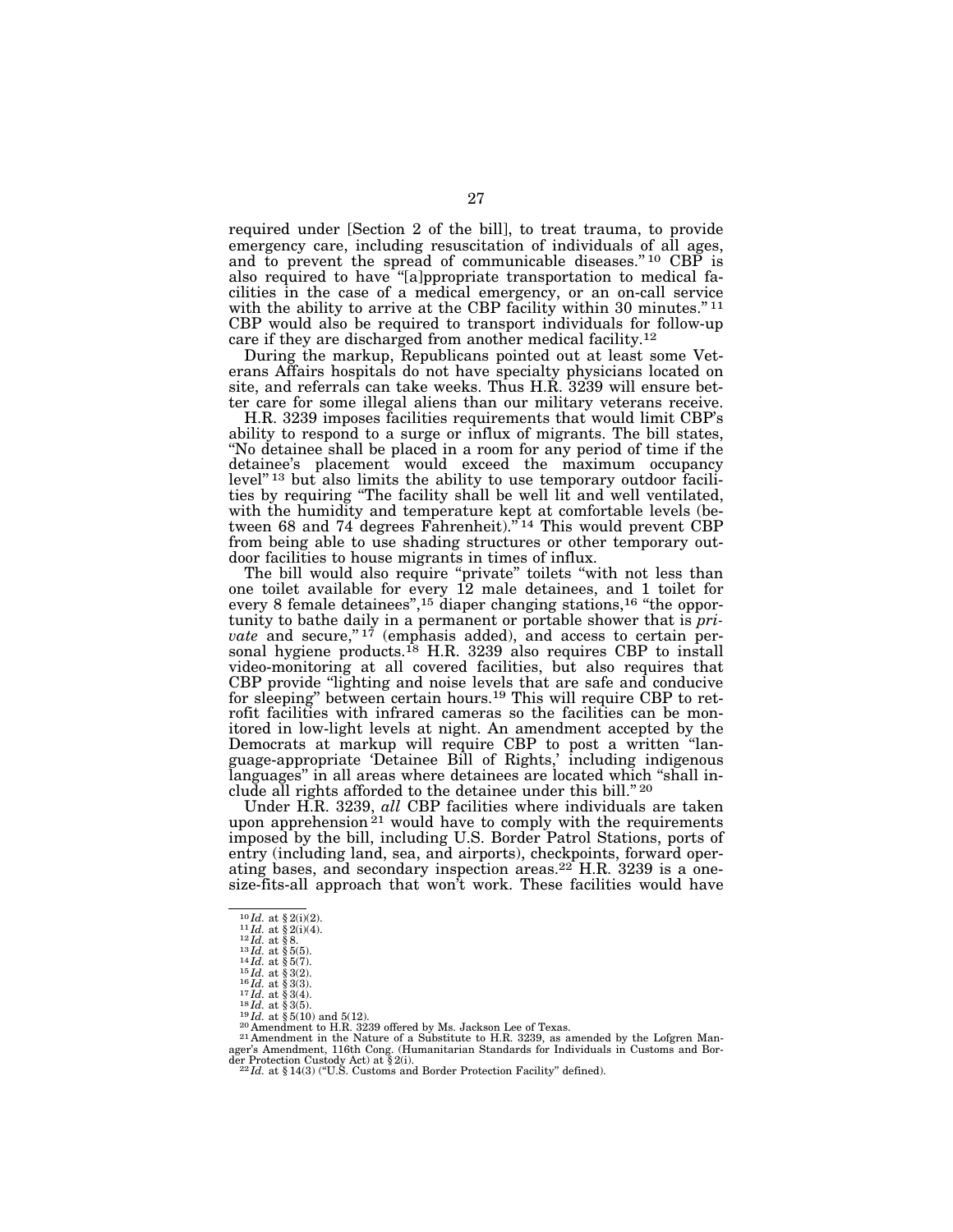to have medical staff on hand to conduct initial medical screenings regardless of the number of staff or apprehensions. It is important to note not all CBP facilities are Border Patrol stations or are in urban areas with ready access to medical specialties or emergency services. In fact, many are in remote areas of not just southern border states, but also states such as Alaska, where placement of such personnel would be unfeasible and a waste of funding in times of low border crossing numbers. CBP ''facilities'' as defined in the bill would include remote checkpoints, very busy international airports, and small port structures that are big enough only to fit a few people.

Very small ports in very remote areas that process only a few individuals per day would have to comply the same way that a port in an urban area would have to comply. CBP already has a difficult time competing with the private sector for their current staff or contracted medical professionals, and this bill would expand those requirements even in geographically remote areas.

It is also important to note CBP may be limited in its ability to unilaterally make required facilities changes. For example, the Government Services Administration ("GSA") would have to approve changes to certain CBP facilities. When such facilities are colocated at airports or seaports, the port owner's approval would also be required to approve such changes—which would take significant time.

The cost of compliance with all of H.R. 3239's requirements is unclear but will be immense, requiring updates to hundreds of CBP facilities, requisition of personnel and equipment, and training <sup>23</sup> for all CBP personnel at covered facilities. This bill would add to the unmet facility needs for CBP (currently around \$3 billion), as CBP would be required to rescope or build on to hundreds of facilities. Also unclear is how it will be paid for as the bill contains no authorization for appropriations. Republicans offered an amendment at markup to require the DHS Secretary to report on the costs of implementation to Congress, and to delay implementation beyond six months 24 if Congress has not appropriated sufficient funds to carry out the requirements of the bill. No Democrats voted for the amendment.

H.R. 3239 would also make the border crisis worse by changing a longstanding practice that family units consist of parents/legal guardians and their minor children. Instead, CBP will now be required to consider any ''adult relative'' of a minor child to be part of a family unit, and the child must be detained with the adult relative ''unless such an arrangement poses safety or security concerns.'' 25 ''Adult relative'' is undefined. Democrats at the markup claimed it would apply only in the case of a sibling or grandparent, but that's not what the bill text actually says. Presumably an "adult relative" would include aunts and uncles, or even third cousins twice removed. The *Flores* Settlement Agreement already incentivizes bringing a child to the border to guarantee release into the U.S. interior. H.R. 3239 will expand beyond parents and legal guardians the adults who can now utilize this loophole, allowing distant relatives—or human traffickers posing as distant rel-